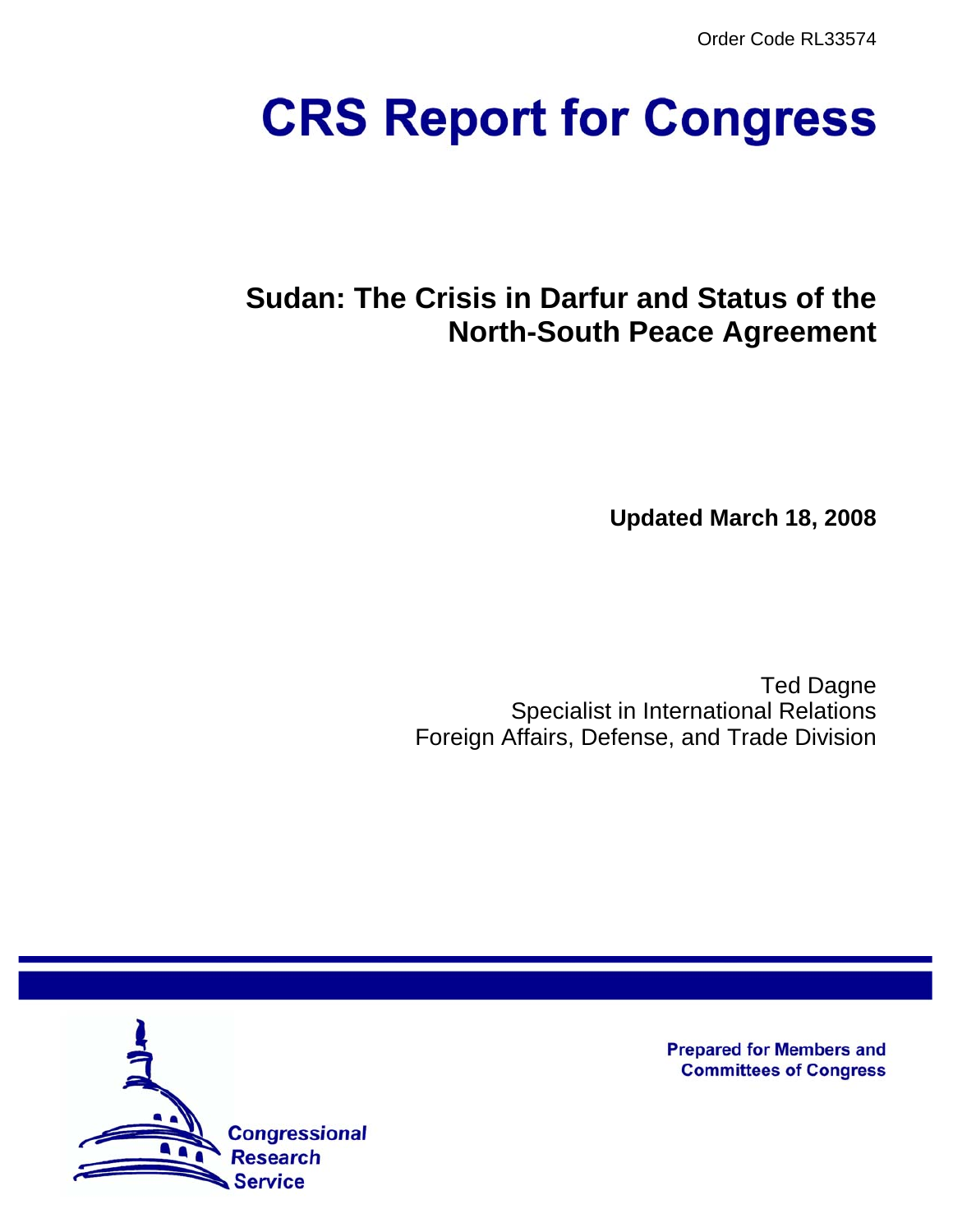# Sudan: The Crisis in Darfur and Status of the North-South Peace Agreement

# **Summary**

Sudan, geographically the largest country in Africa, has been ravaged by civil war intermittently for four decades. More than 2 million people have died in Southern Sudan over the past two decades due to war-related causes and famine, and millions have been displaced from their homes. There were many failed attempts to end the civil war in southern Sudan, including efforts by Nigeria, Kenya, Ethiopia, former President Jimmy Carter, and the United States.

In July 2002, the Sudan government and the Sudan People's Liberation Movement (SPLM) signed a peace framework agreement in Kenya. On May 26, 2004, the government of Sudan and the SPLM signed three protocols on Power Sharing, on the Nuba Mountains and Southern Blue Nile, and on the long disputed Abyei area. The signing of these protocols resolved all outstanding issues between the parties. On June 5, 2004, the parties signed "the Nairobi Declaration on the Final Phase of Peace in the Sudan." On January 9, 2005, the government of Sudan and the SPLM signed the final peace agreement at a ceremony held in Nairobi, Kenya.

In October 2007, the government of Southern Sudan suspended the participation of its Ministers, State Ministers, and Presidential Advisors from the Government of National Unity to protest measures taken by the National Congress Party and to demand full implementation of the Comprehensive Peace Agreement (CPA). In response to these demands and unexpected developments, President Bashir reportedly accepted a number of the government of South Sudan (GoSS) demands in late October, except those related to the Abyei issue. In late December 2007, the new ministers were sworn in office.

The crisis in Darfur began in February 2003, when two rebel groups emerged to challenge the National Congress Party (NCP) government in Darfur. The crisis in Darfur in western Sudan has led to a major humanitarian disaster, with an estimated 2 million people displaced, more than 234,000 people forced into neighboring Chad, and an estimated 450,000 people killed. In July 2004, the House and Senate declared the atrocities in Darfur genocide, and the Bush Administration reached the same conclusion in September 2004. On May 4, 2006, the Government of National Unity and the Sudan Liberation Movement/Army (SLM/A) signed the Darfur Peace Agreement (DPA) after almost two years of negotiations. The agreement was rejected by two other Darfur groups: the Justice and Equality Movement (JEM) and a splinter group from the SLM. Over the past two years, the Darfur rebels have splintered into over a dozen factions.

In July 2007, the U.N. Security Council passed Resolution 1769, authorizing the deployment of a robust peacekeeping force to Darfur. The resolution calls for the deployment of 26,000 peacekeeping troops to Darfur. The resolution authorised the United Nations African Union force in Darfur (UNAMID) to take all necessary measures to protect its personnel and humanitarian workers.

This report will be updated as circumstances warrant.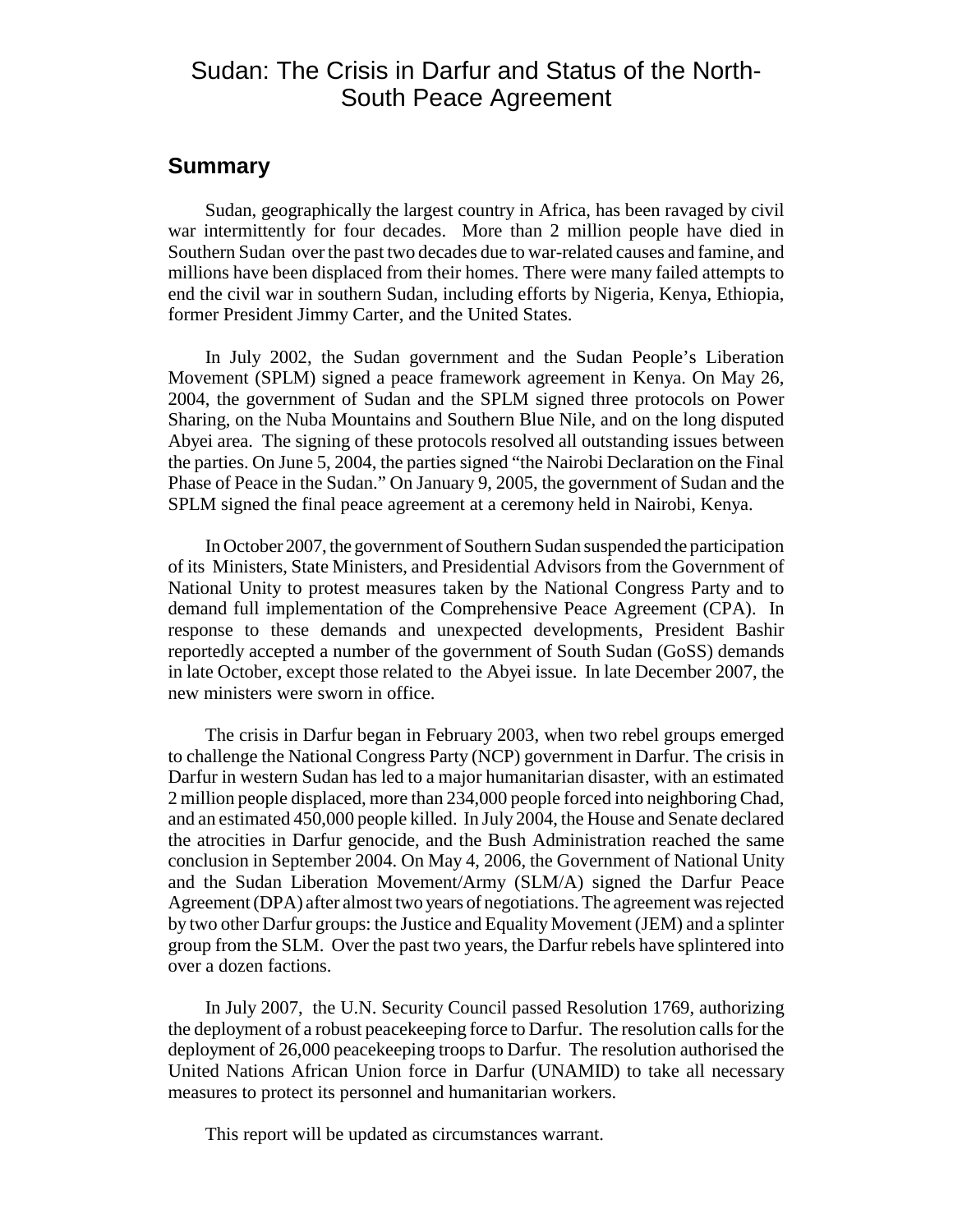# **Contents**

| Status of the Comprehensive Peace Agreement                             |
|-------------------------------------------------------------------------|
|                                                                         |
|                                                                         |
|                                                                         |
|                                                                         |
| The Darfur Peace Agreement and Status of Implementation 16              |
|                                                                         |
|                                                                         |
|                                                                         |
|                                                                         |
|                                                                         |
|                                                                         |
|                                                                         |
|                                                                         |
| Appendix                                                                |
| Executive Order: Blocking Property of and Prohibiting Transactions with |
|                                                                         |
| Executive Order: Blocking Property of Persons in Connection with the    |
|                                                                         |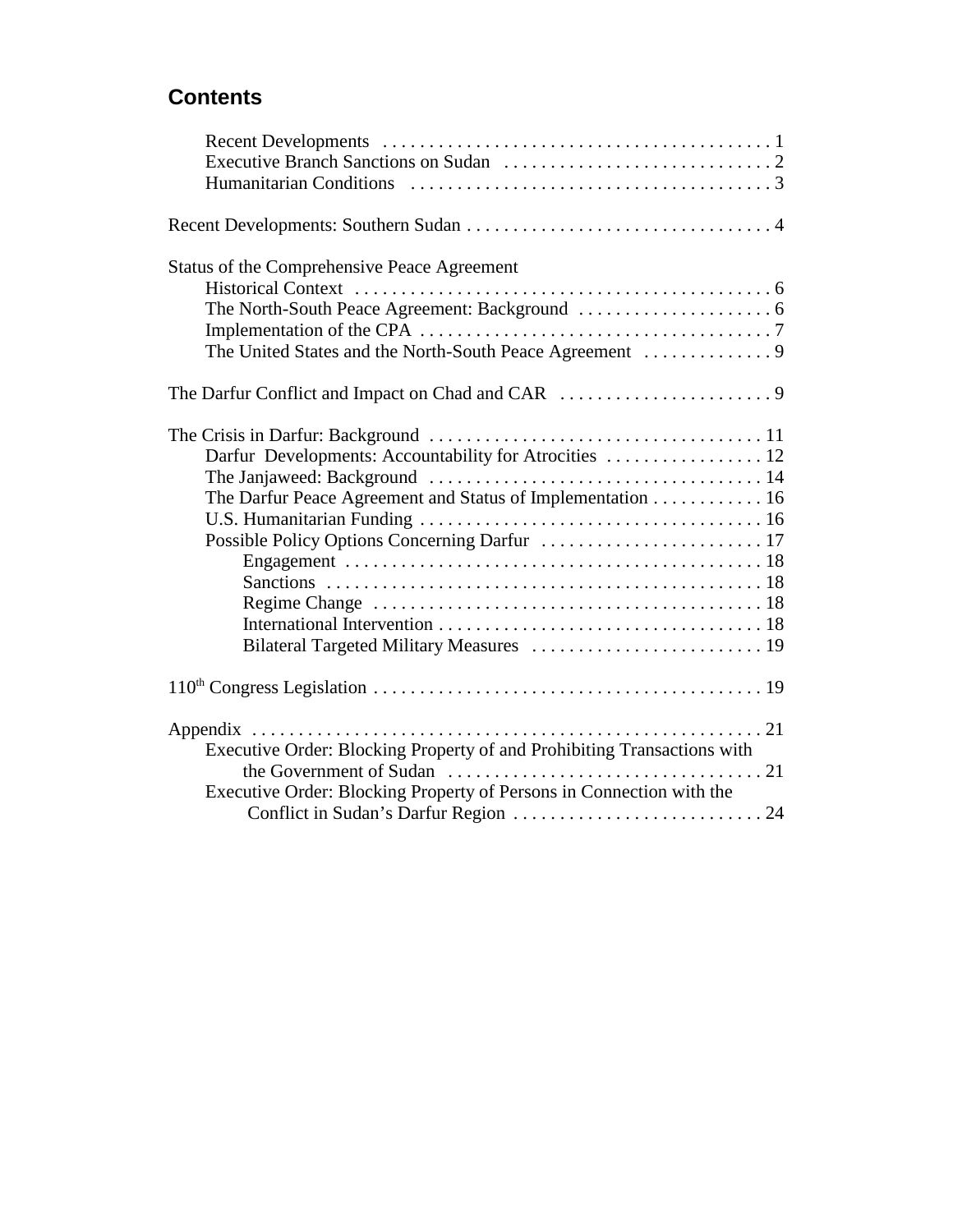# Sudan: The Crisis in Darfur and Status of the North-South Peace Agreement

# **Recent Developments**

On July 31, 2007, acting under Chapter VII of the Charter of the United Nations, the United Nations Security Council adopted Resolution 1769. The resolution calls for the deployment of a hybrid United Nations-African Union force in Darfur (UNAMID).The U.N. is expected to fully deploy 26,000 peacekeeping troops to Darfur by mid-2008.The resolution also calls for immediate support for the existing African Union Mission in Sudan (AMIS). In addition, the resolution:

- 1. Reaffirms its commitment to stop the suffering in Darfur, and to work with the government of Sudan Sudan toward this end.
- 2. Commends Sudan's acceptance of a hybrid operation to be deployed in Darfur and the ongoing efforts of the African Union Mission in Sudan, AMIS.
- 3. Refers to the Addis Ababa Agreement that the hybrid operation be predominantly comprised of African troops.
- 4. Expresses concern about ongoing attacks on civilians in Darfur and the security of humanitarian aid workers in the region.
- 5. Welcomes the appointment of the AU-UN Joint Special Representative for Darfur, Rodolphe Adada, and Force Commander, Martin Agwai.
- 6. Calls on all parties to facilitate the full deployment of Light and Heavy Support Packages to AMIS and preparations for UNAMID within 30 days.
- 7. States that UNAMID shall establish an initial operational capability for its headquarters by October 2007, in addition to the management and control structure of the operation.
- 8. Decides that by October 2007, UNAMID shall assume command of all Light Support and Heavy Support personnel as may be deployed by October.
- 9. States that by December 31, 2007 at the latest, UNAMID will have fully implemented all of the elements of its mandate and will assume authority from AMIS.
- 10. Calls for a unity of command and control provided by the United Nations.
- 11. Demands an immediate cessation of hostilities in Darfur.
- 12. States that UNAMID is authorized to take the necessary actions to protect its personnel and humanitarian workers. The resolution also calls for the protection of civilians, "without prejudice to the responsibilities of the government of Sudan."

As of January 2008, an estimated 9,080 UNAMID troops have been deployed.<sup>1</sup> In late December 2007, UNAMID officially assumed command and control from the African Union peacekeeping force. The United Nations continues to face serious

<sup>&</sup>lt;sup>1</sup> [http://www.un.org/Depts/dpko/missions/unamid/facts.html]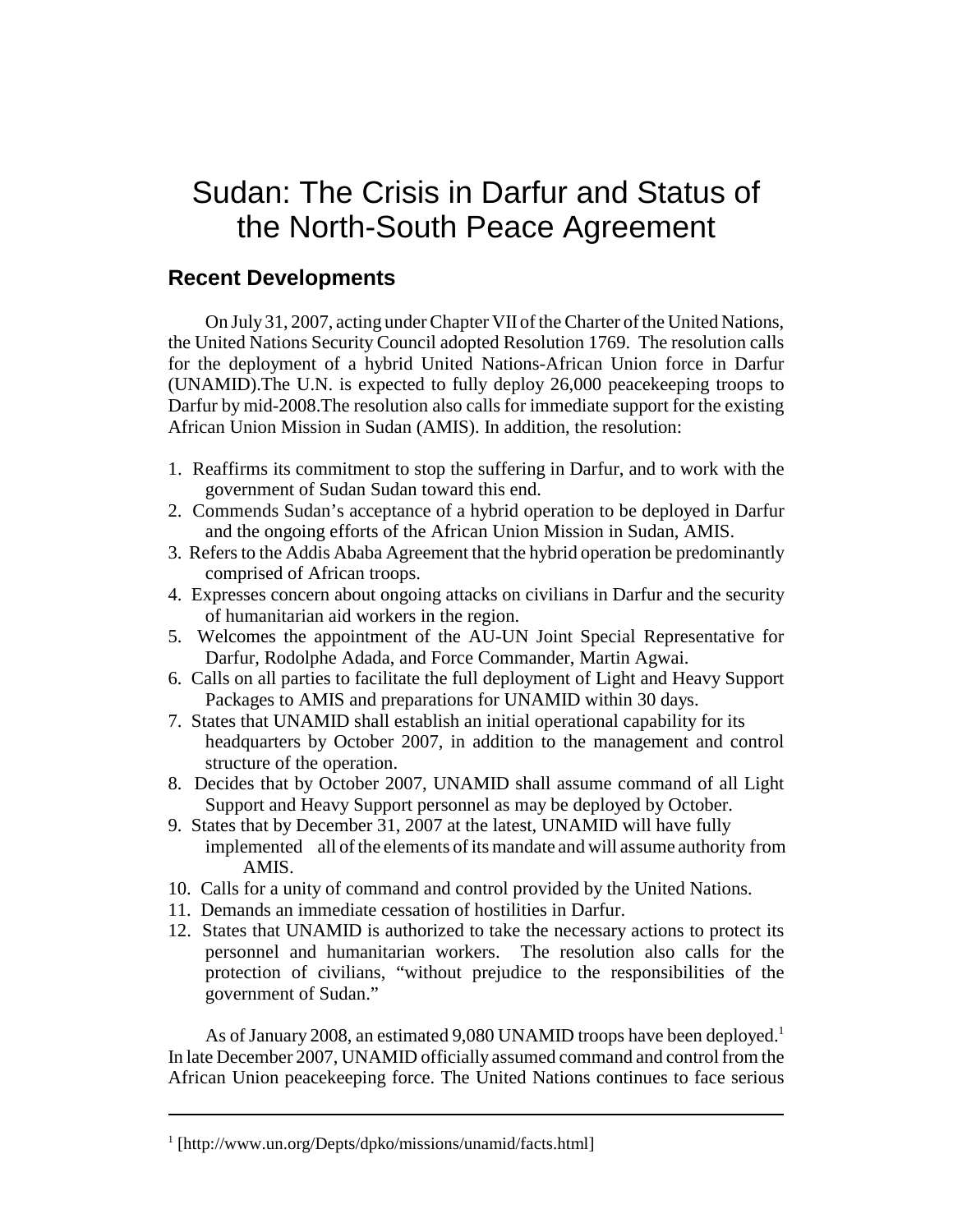obstacles in force deployment in large part due to restrictions imposed by the Government of National Unity (GoNU). The Government signed the Status of Forces Agreement (SOFA) with the United Nations in February 2008. The Government, however, continues to reject non-African countries, including offers from Thailand, Nepal, and Norway.

According to Jean-Marie Guehenno, Under-Secretary-General for Peacekeeping Operations, "authorization for the deployment of six helicopters to El-Fashir had not been obtained as yet, and UNAMID had not been given permission to fly at night."<sup>2</sup> The government of Sudan continues to insist on having the authority to "temporarily disable the communications network" of UNAMID during Government security operations. The Government is also demanding that UNAMID provide advance notification of movements. UNAMID also faces logistical difficulties, in part due to lack of helicopters.

In January 2008, a UNAMID supply convoy was attacked by Sudanese government forces in West Darfur. The United Nations and the United States condemned the attack.<sup>3</sup> In January 2008, President Omer Bashir of Sudan appointed Musa Hilal, a leader of the Janjaweed, as Advisor to the Minister of Federal Affairs. In April 2006, the United Nations Security Council imposed a travel ban and asset freeze on Musa Hilal. Bush Administration officials have criticized the appointment of Hilal.<sup>4</sup> President Bashir argued that Hilal is an influential leader in Darfur and that his government does not accept the allegation against Hilal. The appointment of Hilal is seen by observers as another obstacle to peace in the Darfur region.

# **Executive Branch Sanctions on Sudan**

On May 29, 2007, the Bush Administration imposed new economic sanctions on two Sudanese government officials (Ahmad Muhammed Harun, Sudan's State Minister for Humanitarian Affairs and Awad Ibn Auf, head of Sudan's Military Intelligence and Security), a leader of the Justice and Equality Movement (JEM), Khalil Ibrahim, and 31 Sudanese companies. According to Administration officials, "Harun and Auf have acted as liaisons between the Sudanese government and the government-supported Janjaweed militia, which have attacked and brutalized innocent civilians in the region. The two individuals also have provided the Janjaweed with logistical support and directed attacks."5 Of the 31 companies sanctioned, 30 are either owned or controlled by the government of Sudan and the other, the Azza Air Transport Company, violated the arms embargo in Darfur. These companies are banned from doing business within the U.S. financial system and with U.S. companies, and U.S. citizens are restricted from doing business with these companies.

<sup>&</sup>lt;sup>2</sup> Under-Secretary General for Peacekeeping Operations briefing of the U.N. Security Council, November 27, 2007.

<sup>3</sup> [http://www.state.gov/r/pa/prs/ps/2008/jan/98954.htm]

<sup>4</sup> [http://afp.google.com/article/ALeqM5gvhevbfJOD4I9EAeZ5OxHyHtkPUw]

<sup>5</sup> [http://www.treasury.gov/press/releases/hp426.htm]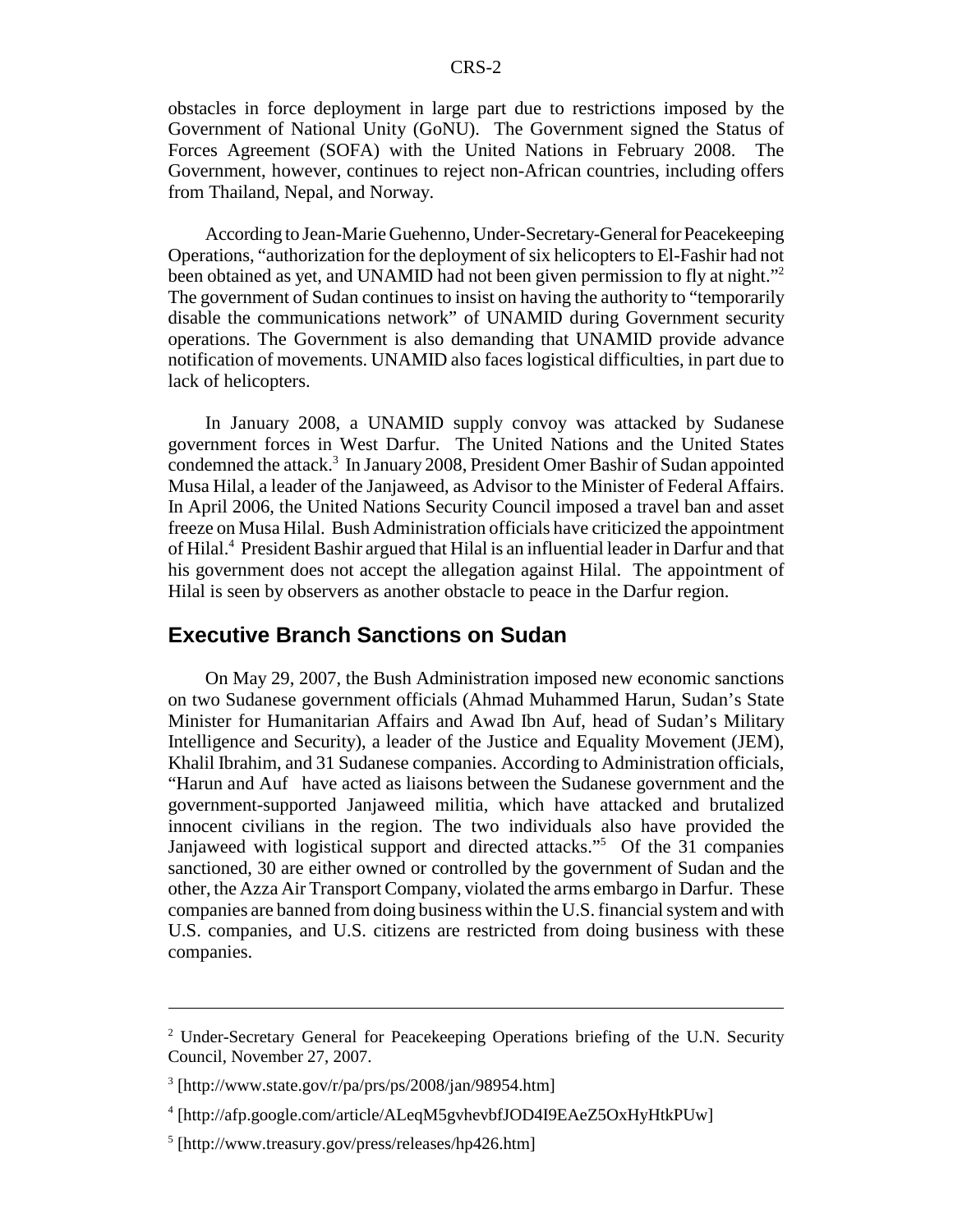The Administration's objective in imposing new sanctions is to increase pressure on the government of Sudan to end the violence in Darfur. President Bush also announced plans to consult with U.S. allies on the United Nations Security Council about additional multilateral sanctions to be imposed on the government of Sudan. Some of the proposed sanctions include an expansion of the existing arms embargo, a prohibition of offensive military flights over Darfur, and improved monitoring and reporting of violations. Deputy Secretary of State John Negroponte also urged European allies to impose financial sanctions to match those of the United States.<sup>6</sup> On June 25, 2007, at an international conference on Darfur in Paris, France, Secretary of State Condoleezza Rice asserted that sanctions must be maintained to discourage the Sudanese Government from reneging on its acceptance of a larger peacekeeping force in Darfur. Rice stated that, "We can no longer afford a situation in Darfur where agreements are made and not kept. Until Sudan has actually carried out the commitments it's taken, I think we have to keep the possibility of consequences on the table."7

#### **Humanitarian Conditions**

Conditions in Darfur continue to deteriorate, according to United Nations officials and non-governmental organizations. In March 2007, two African Union peacekeepers were killed in Graida, Darfur. According to the U.N. Secretary General's February 23, 2007 report to the Security Council, "the security situation in Darfur has been characterized by increased violence during the reporting period." The same report stated that tension along the Sudan-Chad border remains high. Humanitarian workers have also seen an escalation in violence against NGOs throughout Darfur. More than 400 humanitarian workers have been relocated to other locations on several occasions because of security concerns. Over two dozen trucks have been taken from NGOs and properties damaged. According to the U.N. Secretary General's December 24, 2007 report, "In October alone, more than 20,000 civilians were displaced by armed clashes between Government forces and nonsignatories to the Darfur Peace Agreement and among Darfur movements themselves."8 According to the same report, "violence and tensions persist in camps for the displaced. The raids of Government forces and police into camps, as well as conflicts in and around the camps, have led to lose of life, destruction of shelters and the arbitrary detention of civilians."

 The United Nations Mission in Sudan announced after a four-day visit to the southern Darfur town of Gereida in mid-June that the security situation had not improved and that Janjaweed attacks against civilians, especially women, continue. UNMIS also reported that attacks against humanitarian convoys in Darfur persist, and that a number of NGO vehicles have been shot at, car jacked, or robbed. In May 2007, two health service NGOs withdrew from Tawila, North Darfur, due to insecurity and news of recent attacks on humanitarian convoys. Meanwhile, Darfuris continue to flee to neighboring Chad and the Central African Republic (CAR). Both

 $6$  [http://www.state.gov/s/d/2007/85716.htm]

<sup>7</sup> [http://www.usatoday.com/news/world/2007-06-25-darfur\_N.htm]

<sup>8</sup> [http://www.unmis.org/english/en-main.htm]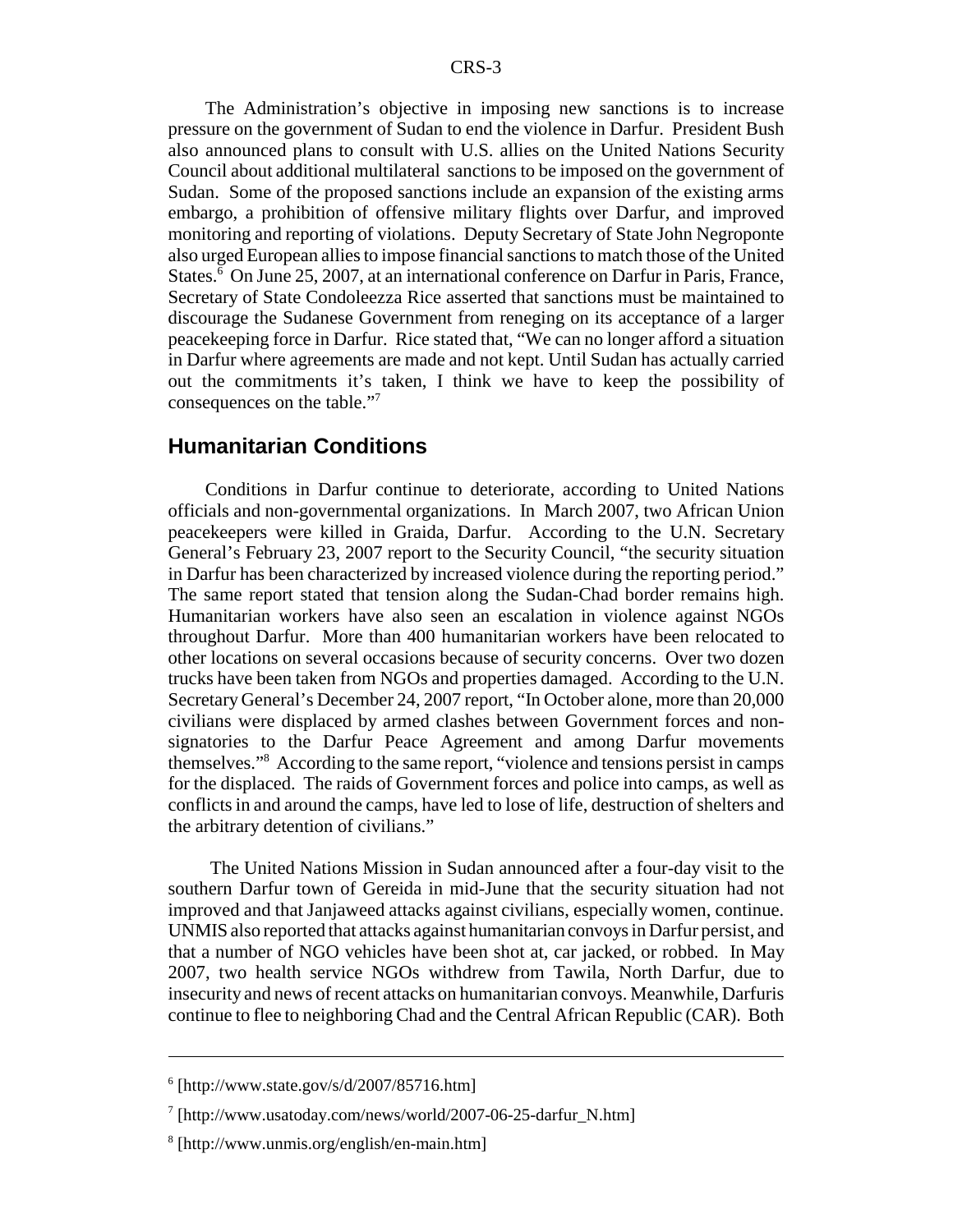countries are still experiencing cross-border attacks by the Janjaweed, and the World Health Organization (WHO) stated in a recent assessment that refugees in both countries are at significant risk for health. A press release given by Amnesty International on June 26, 2007 expressed concern that rising insecurity in the CAR is going unnoticed by the international community due to the continued emphasis on Darfur and eastern Chad. According to the United Nations, twelve humanitarian workers have been killed and 15 wounded in 2007.

# **Recent Developments: Southern Sudan**

In October 2007, the Government of Southern Sudan suspended the participation of its Ministers, State Ministers, and Presidential Advisors from the Government of National Unity to protest measures taken by the National Congress Party and to demand full implementation of the Comprehensive Peace Agreement (CPA). The Sudan People's Liberation Movement (SPLM) has been complaining and urging the Sudanese government to implement key provisions of the CPA and to consult the First Vice President on key issues. They complained that President Omer Bashir has been taking important decisions with little or no consultation with the First Vice President since the signing of the peace agreement in 2005. On Darfur, President Bashir has been waging war and deliberately sidelining the SPLM on key decisions. For example, the Eastern Sudan Agreement was negotiated and signed between the National Congress Party and the Eastern rebels without serious consultation with the First Vice President. According to the CPA, "the President shall take decisions with the consent of the First Vice President on declaration and termination of state of emergency, declaration of war, appointments that the president is required to make according to the peace agreement, summoning, adjourning, or proroguing the National Assembly." A request by the First Vice President to reshuffle Southern Ministers in the Government of National Unity was held up for several months by President Bashir in large part due to Bashir's opposition to the proposed change of the Foreign Minister.

In October the SPLM leadership submitted a number of demands to President Bashir. In a letter to President Bashir, First Vice President Salva Kiir wrote:<sup>9</sup>

"At this critical juncture of the history of our country, the Sudanese people, the region and the international community at large, do follow with concern the evolving situation in our country. In particular, they follow closely with concern what both of us, and the parties we lead, are doing to enhance and consolidate peace in our country. The Comprehensive Peace Agreement (CPA) is the corner stone of that peace. It is with this spirit that I am addressing you today on behalf of the SPLM, and on my own behalf as a partner in peace.

The SPLM was encouraged by the creation of bilateral permanent mechanisms for the resolution of outstanding issues on CPA implementation as well as for the enhancement of cooperation and partnership between our two parties. Despite the progress made on several issue areas, critical flash points remain. Thereby giving rise to the impression that the mechanisms we have created were mere

<sup>&</sup>lt;sup>9</sup> government of Sudan source.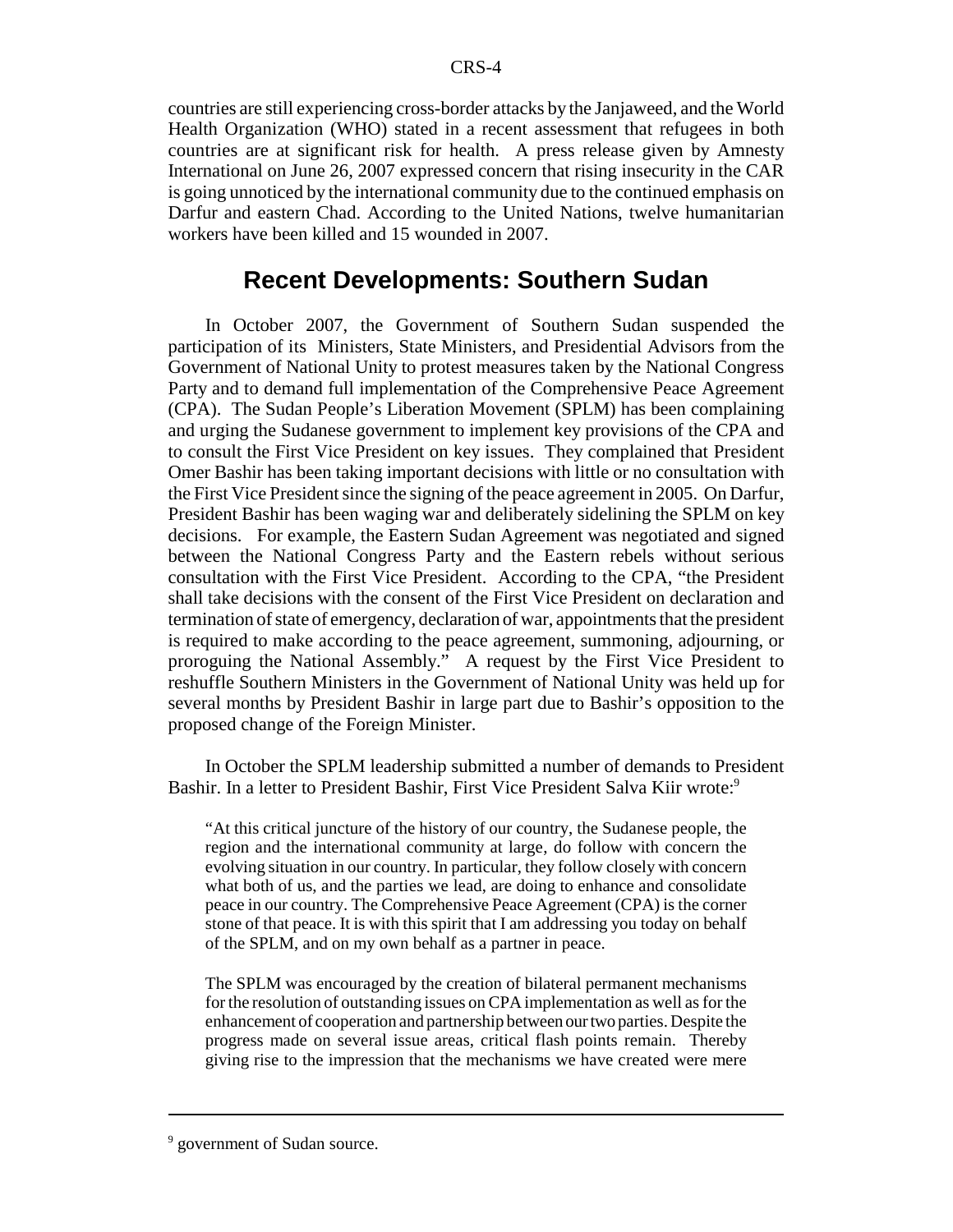vehicles for public relations exercises and not meant to help the parties in resolving critical differences.

The above impression was reinforced by recent provocative actions emanating from authorities within the Government of National Unity (GONU) of which we are part, indeed the major partner to the NCP. The height of these provocations was the raids in Khartoum on SPLM premises and the Mess of SPLA senior officers in the Joint Defense Board (JDB). The JDB is the highest military organ created by the CPA and INC to oversee the smooth implementation of Security Arrangements. Those indecorous acts were compounded by the unrepentant reaction by their perpetrators to SPLM's protest. The perpetrators include NCP Ministers and officers in the law enforcement agencies who are duty-bound by the INC to steer away of politics. It became clear to us, however, that the provocations reflected a pattern of behavior intended to humiliate the SPLM. The SPLM, therefore, should not be expected to take that behavior lightly. Indeed, the situation called for a pause and a deep reflection on the way and spirit with which we are handling the implementing of CPA.

To that end, the SPLM Interim Political Bureau (IPB) met in Juba from October  $4<sup>th</sup>$  — 11<sup>th</sup> 2007 to assess and evaluate the status of CPA implementation and draw concrete actions for the way forward. In that evaluation, the IPB identified CPA violations and enumerated unacceptable deliberate actions demeaning to the SPLM and its leadership. I am enclosing herewith copy of the IPB's resolutions encompassing violations to the CPA as well as actions to which the SPLM takes serious exception. In presenting these resolutions, I am confident that you shall address, with wisdom and statesmanship, the serious issues raised therein. Truly, those violations and actions constitute a major challenge to the sustenance of peace and consolidation of unity in our country. On my part, I remain committed to the full implementation of the CPA and I do not wish for a moment to contemplate the collapse of the CPA, let alone take part in that collapse.

Furthermore, the IPB expressed deep concern with Your Excellency's inaction on the reshuffle of SPLM Ministers in GONU which, in the spirit of collegial decision-making, I proposed. In doing that, I was exercising my constitutional rights and prerogatives as the Chairman of the SPLM to effect the recommendations of my Party. In view of the perception that this inaction amounts to an encroachment on the First Vice President's constitutional powers, the IPB recalled all SPLM Presidential Advisors, Ministers and State Ministers in GONU and they have been directed to stay away from their duties till considerable progress is seen in addressing the issues raised in the attached resolutions. In order not to paralyze the work of GoNU, I am again presenting to your Excellency our new list of ministerial changes in GONU. I am confident that you shall address this matter together with other pressing issues contained in the resolutions of IPB with due regard to the risks inherent in the present stalemate. This stalemate, if left unresolved, may degenerate into a crisis which none of us wants. It is our political duty and national obligation to avert actions that might endanger the CPA. It is also our moral and constitutional responsibility to provide the necessary leadership so that our country is enabled to enjoy peace, stability, democracy and unity based on the free will of its people."

In response to these demands and unexpected developments, President Bashir reportedly accepted a number of the Government of South Sudan (GoSS) demands in late October, except those related to the Abyei issue. According to senior SPLM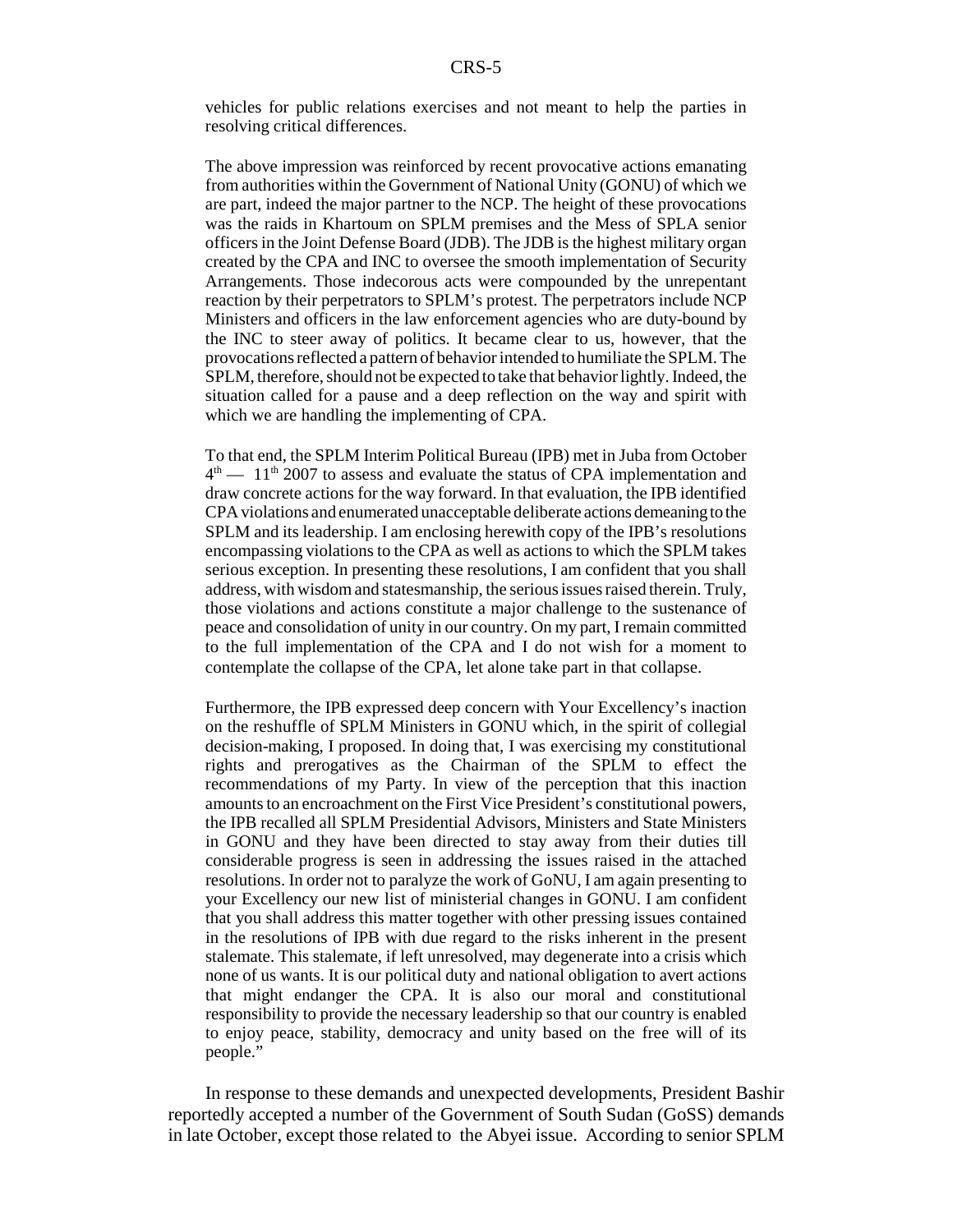officials, the acceptance of their demands by President Bashir does not resolve the crisis. They would like to see a timeline and a roadmap for implementation of their demands before they return to government. President Bashir accepted a new list of ministers submitted by the First Vice President, although he deleted the name of one senior official who was appointed as a Presidential Adviser, according to Sudanese sources. In late December 2007, the new ministers were sworn in office. Former Minister of Foreign Affairs, Lam Akol, was replaced by Deng Alore, a senior member of the SPLM.

# **Status of the Comprehensive Peace Agreement Historical Context**

In 1956, Sudan became the first independent country in sub-Saharan Africa, having gained independence from Britain and Egypt. For almost four decades, the east African country, with a population of 35 million people, has been the scene of intermittent conflict. An estimated 2 million people died over two decades from war-related causes and famine in Southern Sudan, and millions more were displaced. The sources of the conflict were deeper and more complicated than the claims of most political leaders and some observers. Religion was a major factor because of the Islamic fundamentalist agenda of the current government, dominated by the mostly Muslim/Arab north. Southerners, who are Christian and animist, reject the Islamization of the country and favor a secular arrangement. Social and economic disparities were also major contributing factors to the Sudanese conflict.

Former President Jaafer Nimeri's abrogation of the 1972 Addis Ababa agreement in 1983, which had ended the first phase of the civil war in the south, is considered a major factor triggering the civil war. The National Islamic Front (NIF) government, which ousted the democratically elected civilian government in 1989, pursued the war in southern Sudan with vigor. Previous governments, both civilian and military, had rejected southern demands for autonomy and equality. Northern political leaders for decades treated southerners as second-class citizens and did not see the south as an integral part of the country.

Southern political leaders argue that under successive civilian and military governments, political elites in the north have made only superficial attempts to address the grievances of the south, reluctant to compromise the north's dominant economic, political, and social status. In recent years, most political leaders in the north, now in opposition to the current government, have said that mistakes were made and that they are prepared to correct them. But the political mood among southerners has sharply shifted in favor of separation from the north.

#### **The North-South Peace Agreement: Background**

On January 9, 2005, the government of Sudan and the Sudan People's Liberation Movement (SPLM), after two and half years of negotiations, signed the Sudan Comprehensive Peace Agreement at a ceremony in Nairobi, Kenya. More than a dozen heads of state from Africa attended the signing ceremony. Secretary of State Colin Powell, who led the U.S. delegation, reportedly urged the government of Sudan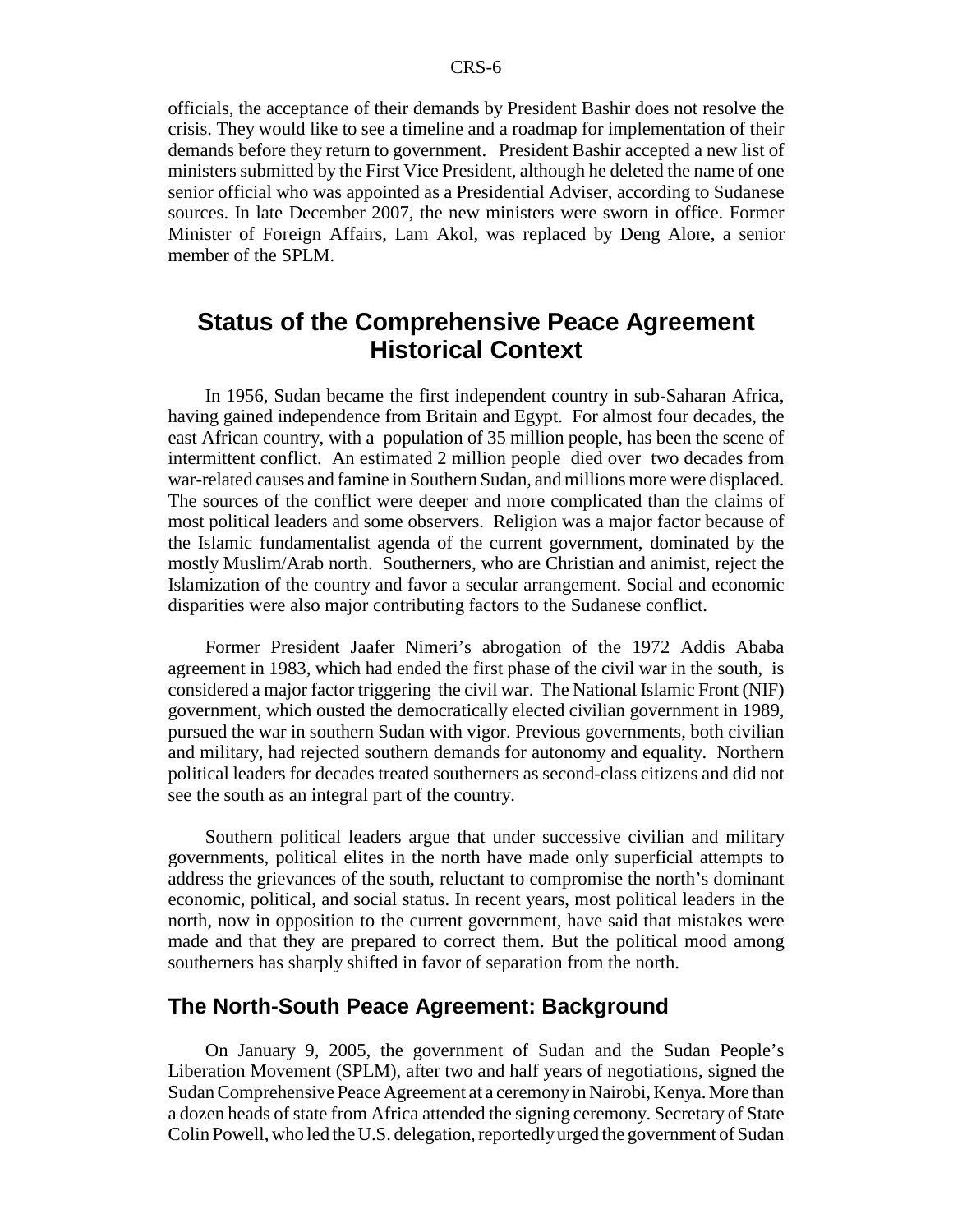and the SPLM to end the conflict in Darfur. The signing of this agreement effectively ended the 21-year old civil war and triggered a six-year Interim Period. At the end of the Interim Period, southerners are to hold a referendum to decide their political future. National, regional, and local elections are to take place during the second half of the Interim Period.

On July 30, 2005, First Vice President and Chairman of the SPLM, Dr. John Garang, was killed in a plane crash in southern Sudan (discussed below). His death triggered violence between government security forces and southerners in Khartoum and Juba. More than 100 people were reported killed. The government of Sudan has established a committee to investigate the violence. The crash was investigated by a team from Sudan, Uganda, Russia, United Nations (UN), and the United States. The final report was issued in April 2006. In early August 2005, the SPLM Leadership Council appointed Salva Kiir as Chairman of the SPLM and First Vice President of Sudan. Salva Kiir had served as Garang's deputy after the SPLM split in 1991. He was officially sworn in as First Vice President in the Government of National Unity (GNU) on August 11, 2005. On August 31, 2005, the National Assembly was inaugurated. According to the CPA, the National Congress Party was allocated 52% of the seats (234), 28% to the SPLM (126), and the remaining 20% for the northern and southern opposition groups.

In September 2005, after weeks of contentious negotiations, the SPLM and the National Congress Party (NCP), formerly known as the National Islamic Front (NIF), agreed on a cabinet. At the core of the dispute was the distribution of key economic ministerial portfolios. The NCP insisted on keeping the Energy and Finance ministries, while the SPLM argued that each party should be given one or the other. The SPLM ultimately gave up its demand and managed to secure eight ministries, including Foreign Affairs, Cabinet Affairs, Labor, Transportation, Health, Education, Humanitarian Affairs, and Trade. Several advisers were also appointed to the Presidency (the Presidency consists of President Bashir, First Vice President Kiir, and Vice President Osman Ali Taha), including two from the SPLM.

#### **Implementation of the CPA**

Implementation of the CPA by the Government of National Unity has been selective and at times deliberately slow, according to United Nations officials and Sudan observers. President Bashir, for example, has not yet implemented the Abyei Boundary Commission (ABC) recommendations, and the formation of the Joint Integrated Units has been slow, although over the past several months important progress has been made. The ABC was mandated to "define and demarcate" the area known as the nine Ngok Dinka Chiefdoms transferred in 1905 to Kordofan in North Sudan. The ABC was chaired by former U.S. Ambassador to Sudan Donald Peterson, with active international engagement. In July 2005, the ABC submitted its final report to the Presidency. According to the CPA, "upon presentation of the final report, the Presidency shall take necessary action to put the special administration status of Abyei Area into immediate effect."

After signing of the peace agreement, Abyei area was suppose to be administered by an Executive Council. Members of the Executive Council were suppose to be elected by the residents of Abyei and the Chief Administrator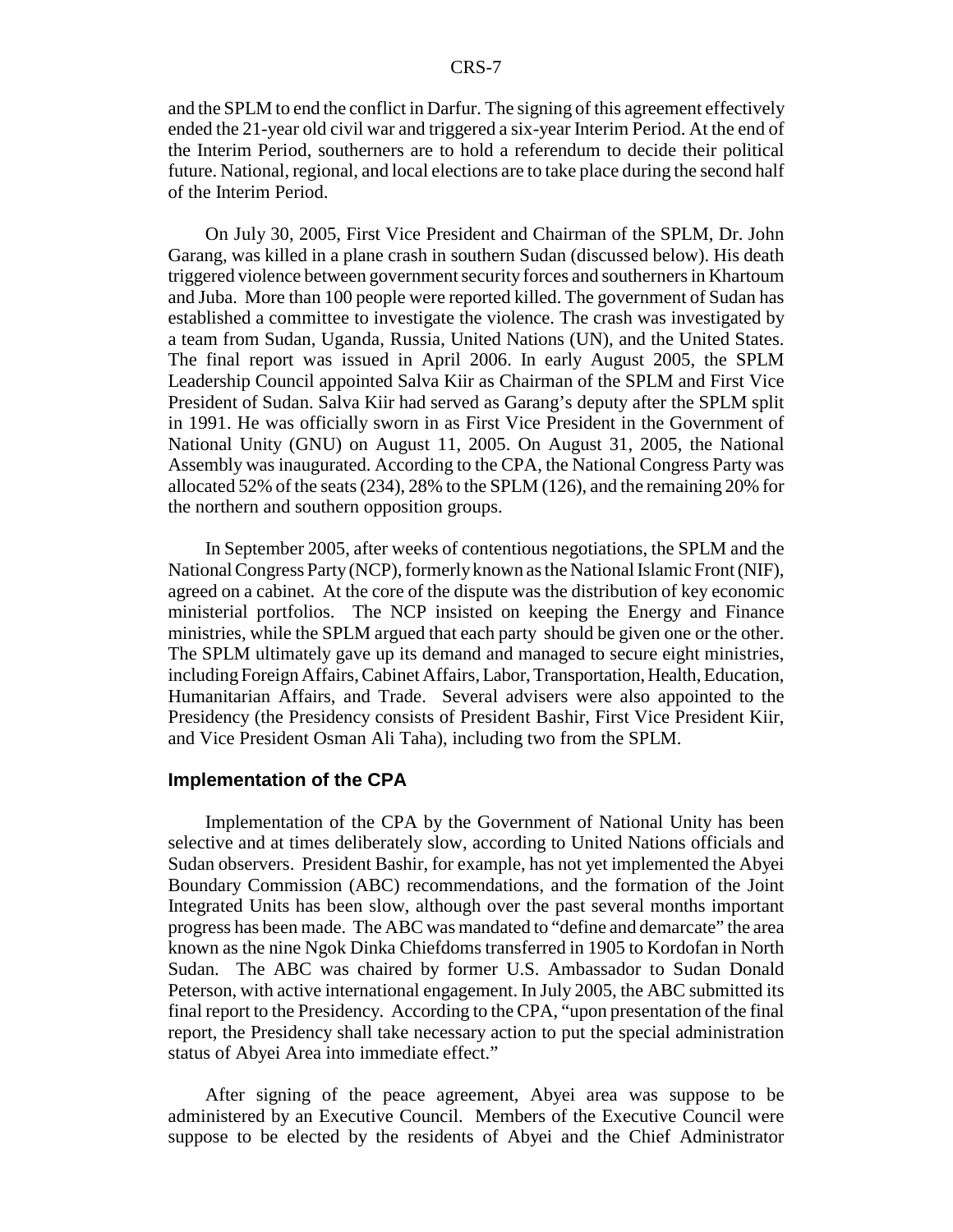appointed by the Presidency. At the end of the Interim Period, the residents of Abyei are to choose between retaining a special administrative status in the north or be part of South Sudan. The Bashir government has not put in place an administration in Abyei and continues to reject the recommendation of the ABC. According to a September 2007 report by the United Nations Secretary General, the lack of administration in Abyei has hampered CPA activities and left gaps in policing, public sanitation, and health services." Continued intransigence on this issue is likely to lead to war, according to South Sudanese officials and many Sudan observers.<sup>10</sup>

The CPA faces serious challenges, despite the number of commissions created and decrees issued by the Presidency to address issues related to the agreement. Government force redeployment from Southern Sudan, as called for in the peace agreement, has been slow, especially in the oil field regions of Southern Sudan. The SPLA completed redeployment of its forces from East Sudan in 2006. The government of Sudan redeployed most of its forces as of December 2007, although thousands of Sudanese Armed Forces (SAF) remain in the oil region of South Sudan. SAF has increased its forces in the Nuba Mountains and Southern Blue Nile in violation of the CPA. According to the CPA, forces in these two states were suppose to be at a level of peace time. Moreover, according to the CPA, government forces were to be out of South Sudan by July 9, 2007. As of December 2007, more than 20,000 Sudanese Armed Forces had presence in South Sudan. According to the United Nations, the government of Sudan has redeployed 88% of its forces. SPLA forces also had a presence in the Nuba and Southern Blue Nile regions. According to senior SPLM officials, the SPLA will pull out of the area once the SAF reduces its presence and the Joint Integrated Units (JIUs) are fully deployed. In early January 2008, the SPLA withdrew some of its forces from Nuba.<sup>11</sup>

A number of Commissions remain dysfunctional, although many of the Commissions have been created by the government of Sudan. However, according to the September CPA Monitor, the National Human Rights Commission, the Electoral Commission, and the Land Commission have yet to be created."12 The Assessment and Evaluation Commission (AEC), which was mandated under CPA to monitor implementation of the peace agreement, has created four Working Groups to monitor implementation of the CPA, although the parties to the agreement have not been actively engaged in the process. The parties have made little progress in the implementation of the wealth-sharing and power-sharing provisions of the CPA, while work on the north-south border is behind schedule. Failure to resolve the border issue is likely to complicate the redeployment of forces and sharing of oil revenues, since a number of the oil fields are located along the 1956 north-south border. In December, the SPLM and the National Congress Party reached agreement to resolve the north-south border issue and on oil-related issues.<sup>13</sup>

<sup>&</sup>lt;sup>10</sup> Ted Dagne interview of senior Government of South Sudan officials.

<sup>&</sup>lt;sup>11</sup> Ted Dagne met with senior SPLA commanders in January 2008 in Juba, South Sudan.

<sup>&</sup>lt;sup>12</sup> Report on the Implementation of the CPA. [http://www.unmis.org/english /cpaMonitor.htm]

<sup>&</sup>lt;sup>13</sup> Ted Dagne interview of President Salva Kiir in Juba, South Sudan.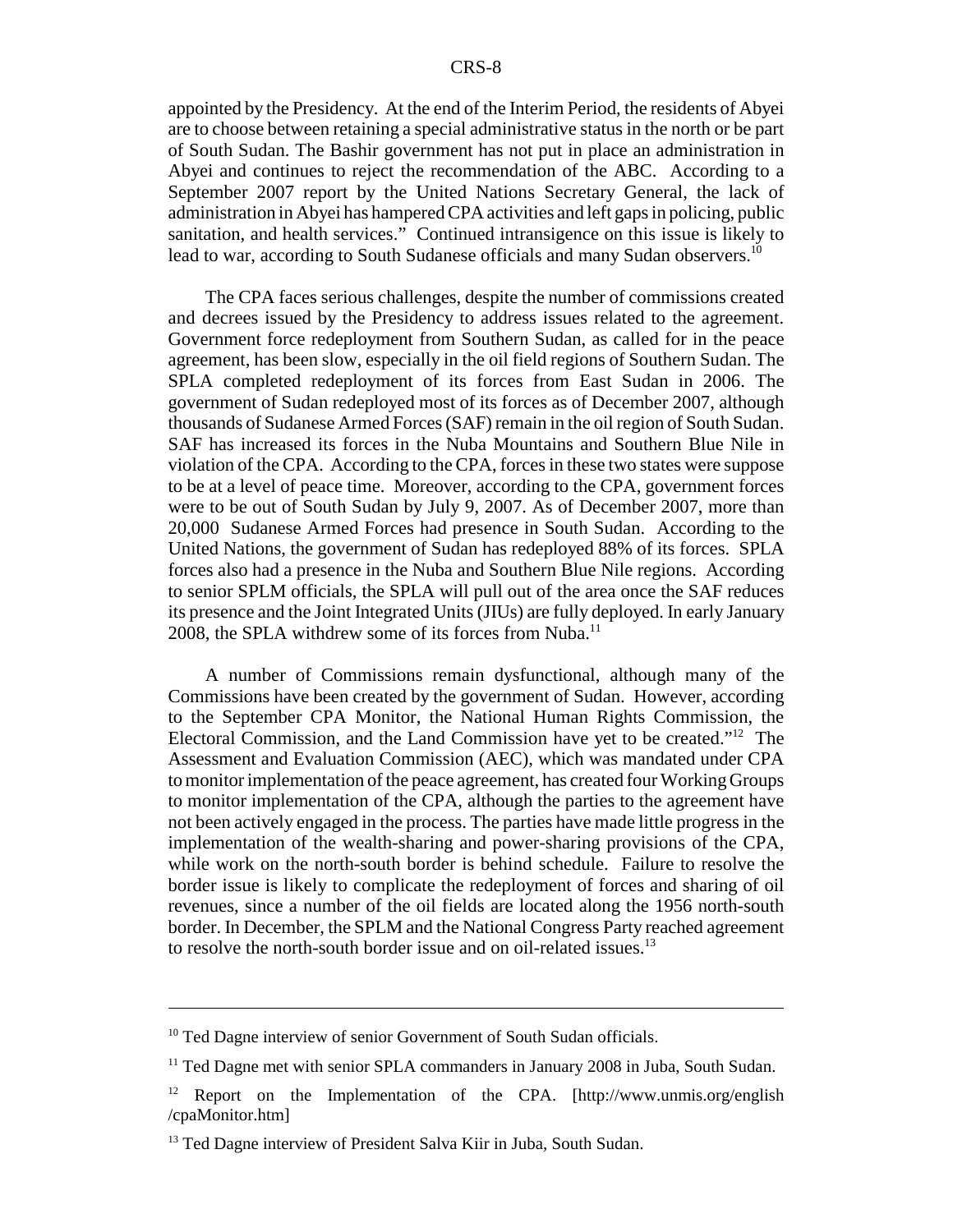#### **The United States and the North-South Peace Agreement**

The United States played a key role in the North-South peace process, while pressing for a resolution of the Darfur crisis in Western Sudan. Throughout the Inter-Governmental Authority for Development (IGAD)-sponsored talks, the Bush Administration engaged the parties at the highest levels, reportedly including calls by President Bush to the principals at critical times during the negotiations, and frequent visits to Kenya by senior State Department officials, where the talks were being conducted. President Bush's former Special Envoy, John Danforth, also made several trips to the region to encourage the parties to finalize an agreement. Former Secretary of State Colin Powell was actively engaged in the peace process and traveled to Kenya to encourage the parties, according to U.S. officials and Sudanese sources. U.S. financial support for the peace process and technical assistance during the talks were considered by the parties and the mediators as critical, according to U.S. officials. The United States provided funding for the SPLM delegation for travel and other related expenses. American interventions at critical times during the negotiations helped break a number of stalemates, including during security arrangement talks and the three disputed areas of Nuba, Southern Blue Nile, and Abyei.

Sustained U.S. pressure on the government of Sudan helped secure the Comprehensive Peace Agreement. The Bush Administration, while maintaining U.S. bilateral sanctions, also engaged the Government in critical dialogue and offered the normalization of bilateral relations as an incentive for the resolution of the Darfur crisis and settlement of the North-South conflict, according to U.S. officials and Sudanese sources. U.S. policy toward Sudan is complicated because the same government that signed the peace agreement with the South is also the one implicated in atrocities in Darfur, which the U.S. government has declared is genocide. This reality has led to some criticism of the Bush Administration, although many praise the Administration's sustained engagement in the North-South talks. According to some critics, the Administration did not initially consider the Darfur crisis to be a priority; instead the Administration was largely focused on the talks between the government of Sudan and the SPLM. The first statement on Darfur by the White House, they point out, was issued in early April 2004. The Bush Administration and Congress, however, have been at the forefront in calling for an end to the crisis in Darfur and demanding accountability, especially since mid-2004.

# **The Darfur Conflict and Impact on Chad and CAR**

The crisis in Darfur continues to affect Chad and the Central African Republic (CAR), in large part due to rebellions supported by the government of Sudan against the governments of Chad and CAR. Indeed, the conflicts in Chad and CAR are largely internal political disputes between the respective governments and a number of armed groups. In Chad, some of the belligerents are armed and given safe havens for training purposes by the government of Sudan. The most affected areas in Chad are towns and villages near the border with Sudan. The government of Sudan accuses the Government of Chad of supporting some of the rebel groups in Darfur. The Sudan Liberation Army (SLA) reportedly benefitted from outside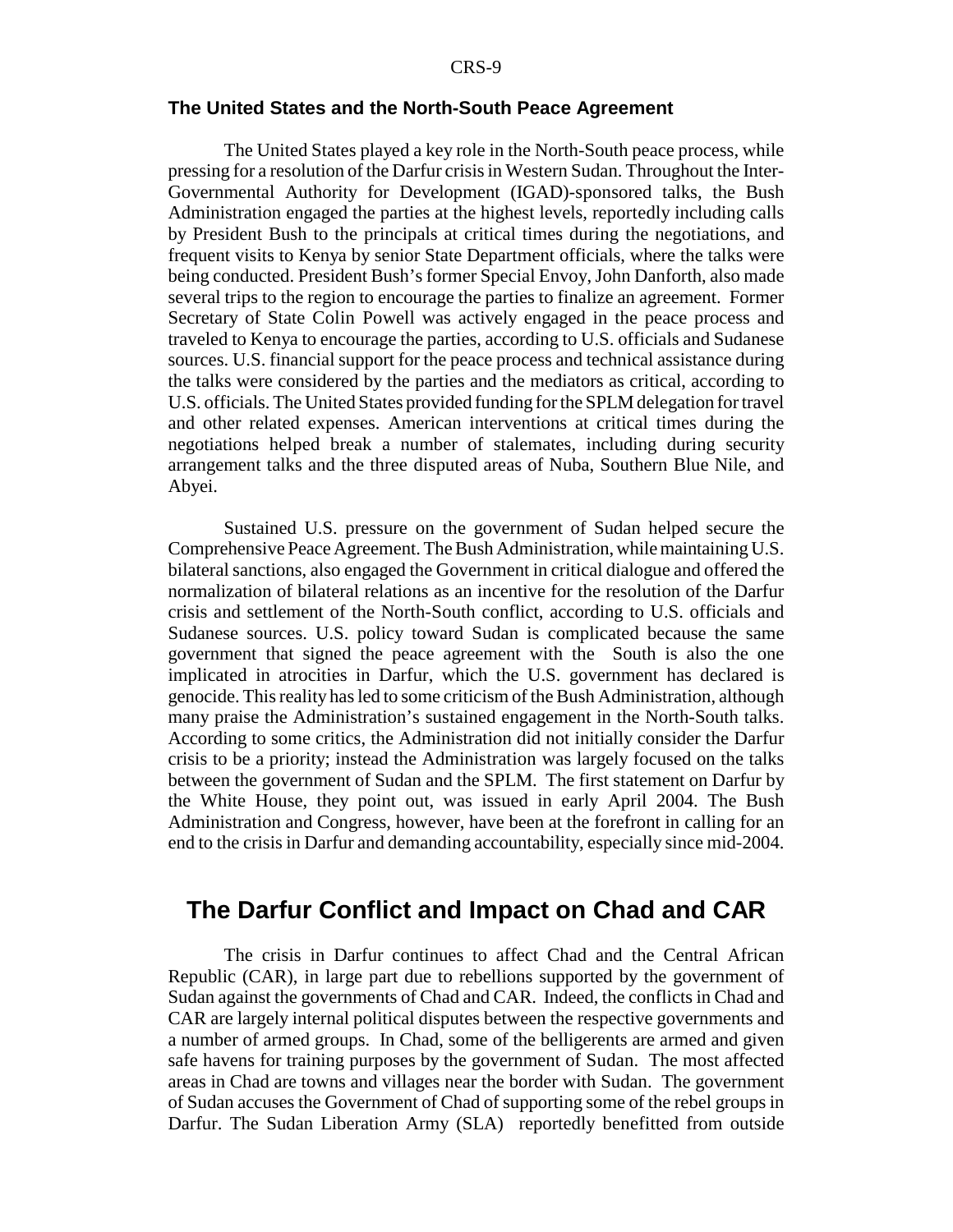support, including from fellow Zagawa elements in Chad. The Zagawa are dominant in some SLA factions. President Idriss Deby of Chad is a Zagawa and some of the senior officers in the Chadian army come from the Zagawa ethnic group. Successive governments in Sudan have intervened in the internal affairs of Chad by providing support to armed factions.

The current instability in eastern Chad is also due to pro-Sudanese government militia groups and the Janjaweed crossing the border into Chad and attacking civilians. A February 2007 U.N. Secretary General report on Chad and CAR stated that "fighting between the Chadian armed forces and rebel groups, some of which are armed and supported by the Sudan, and attacks by militia on the civilian population have continued to destabilize eastern Chad, leading to widespread insecurity and human rights violations, including continued displacement of civilian populations."14 According to international NGOs and the United Nations, more than 120,000 people have been internally displaced in eastern Chad. Chad has more than 230,000 refugees from Darfur, according to these sources. The incursion by the Janjaweed and the fighting between government forces and Chadian rebel groups have contributed to the suffering of the internally displaced and the refugees in eastern Chad. The internally displaced persons often move to areas closer to the refugee camps because humanitarian assistance to the displaced has been limited. In December 2006, President Deby reached an agreement with one of the rebel groups led by Mahamat Nour. In March 2007, Mr. Nour was appointed as Minister of Defense.

In the Central African Republic, the fighting between rebel groups and government forces has displaced more than 70,000 people in northeastern CAR, according to the United Nations. Over the past several months, the CAR government has recaptured towns taken by rebel groups. The CAR armed forces, supported by French troops and a multinational force from the Central African Economic and Monetary Community (CEMAC) have largely succeeded in containing rebel advances. Meanwhile, negotiations between the government of President Francois Bozize' and several rebel groups have led to some agreements. In February 2007, in negotiations mediated by Libya, two rebel leaders, Abdoulaye Miskine and Andre' Ringui Le Gaillard, signed an agreement with the CAR government. However, the agreement was rejected by the military chief of one of the rebel groups.

The United Nations has been working towards the deployment of a peacekeeping force to Chad and CAR over the past several months, and has concluded two technical assessment missions to Chad and CAR. The mandate of the proposed U.N. multidimensional presence would include the protection of civilians and internally displaced persons, maintenance of law and order, facilitation of the free movement of humanitarian assistance, and coordination with African Union Mission in Sudan (AMIS) and the U.N. Mission in Sudan (UNMIS). The area of operations would be in eastern Chad and northeastern CAR. The U.N. Secretary General recommended to the Security Council the deployment of 10,900 personnel to Chad and CAR. The government of Chad has reportedly expressed reservations

<sup>&</sup>lt;sup>14</sup> Report of the Secretary General on Chad and the Central African Republic, February 23, 2007, at [http://www.un.org/Docs/sc/sgrep07.htm].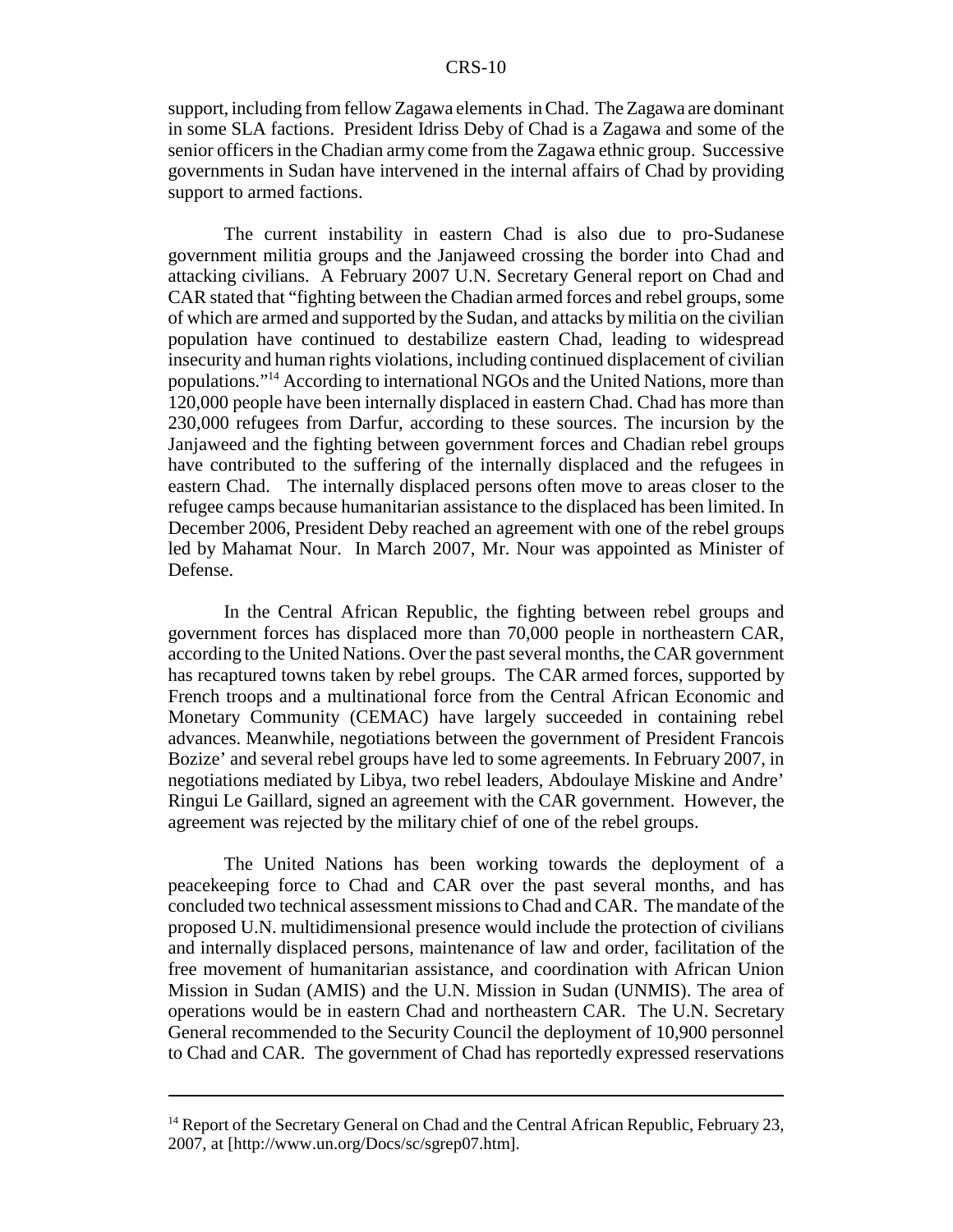about the deployment of an armed force but stated that the government would welcome a police force.

# **The Crisis in Darfur: Background**

The crisis in Darfur began in February 2003, when two rebel groups emerged to challenge the National Congress Party (NCP) government in Darfur. The Sudan Liberation Army (SLA) and the Justice and Equality Movement (JEM) argued that the government of Sudan discriminates against Muslim African ethnic groups in Darfur and has systematically targeted these ethnic groups since the early 1990s. The government of Sudan dismisses the SLA and JEM as terrorists. The conflict primarily pits three African ethnic groups, the Fur, Zaghawa, and Massaleit, against nomadic Arab ethnic groups. Periodic tensions between the largely African-Muslim ethnic groups and the Arab inhabitants of Darfur can be traced to the 1930s and had surfaced again in the 1980s. Most observers note that successive governments in Khartoum have long neglected the African ethnic groups in Darfur and have done little to prevent or contain attacks by Arab militias against non-Arabs in Darfur. Non-Arab groups took up arms against successive central governments in Khartoum, albeit unsuccessfully. In the early 1990s, the National Islamic Front (NIF) government, which came to power in 1989, began to arm Arab militias and attempted to disarm the largely African ethnic groups.

The conflict in Darfur burgeoned when the government of Sudan and its allied militias began what is widely characterized as a campaign of terror against civilians in an effort to crush the rebellion and to punish the core constituencies of the rebels. At the heart of the current conflict is a struggle for control of political power and resources. The largely nomadic Arab ethnic groups often venture into the traditionally farming communities of Darfur for water and grazing, at times triggering armed conflict between the two groups. Darfur is home to an estimated 7 million people and has more than 30 ethnic groups, which fall into two major categories: African and Arab. Both communities are Muslim, and years of intermarriages have made racial distinctions difficult, if not impossible. Fighting over resources is one of several factors that has led to intense infighting in Darfur over the years. Many observers believe that the NIF government has systematically and deliberately pursued a policy of discrimination and marginalization of the African communities in Darfur, and has given support to Arab militias to suppress non-Arabs, whom it considers a threat to its hold on power. In 2000, after the ouster of the founder of the NIF, Hassan al-Turabi, and after a split within the Islamist Movement, the government imposed a state of emergency and used its new authority to crack down on dissidents in Darfur. By 2002, a little-known self defense force emerged as the SLA, challenging government forces in Darfur.

With the NCP regime internally in turmoil and mounting international pressure to end Sudan's North-South conflict, the SLA and JEM were able to gain the upper hand in the initial phase of the conflict against government forces in early 2003, and appeared well armed and prepared. The rebels also enjoyed the support of the local population, as well as officers and soldiers in the Sudanese army. A significant number of senior officers and soldiers in the Sudanese armed forces come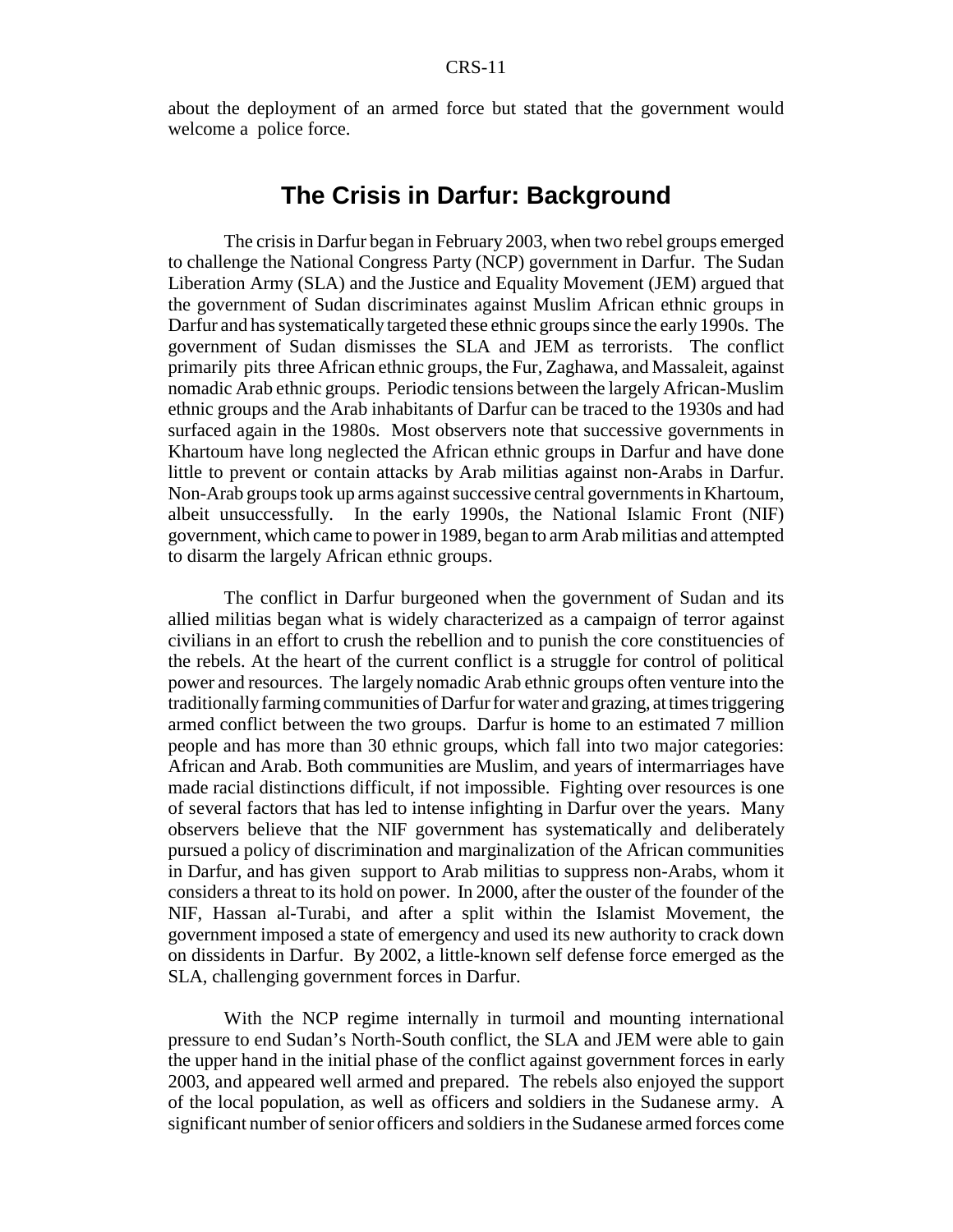from Darfur. The SLA reportedly benefitted from outside support, including from fellow Zaghawa elements in Chad and financial support from some Darfur businessmen in the Persian Gulf region. In late 2004, another Darfur armed group, the National Movement for Reform and Development (NMRD) emerged. Initial reports suggested that the NMRD was created by the government of Sudan in order to undermine the SLA and JEM. In December 2004, the NMRD and the government of Sudan signed a ceasefire agreement in Chad and a month later agreed to cooperate in facilitating the return of refugees from Chad to Darfur. Regional officials and Sudanese opposition figures assert that the NMRD is backed by the government of Chad and that the rebels wear uniforms and carry arms similar to those of the Chadian army. Over the past year, the rebel groups have splintered into different factions and often clashed with each other. In June 2006, another rebel group was formed, the National Redemption Front (NRF), consisting of several rebel faction groups. These include splinter groups from SLM and JEM, as well as the Sudan Federal Democratic Alliance (SFDA).

#### **Darfur Developments: Accountability for Atrocities**

In July 2004, the U.S. House of Representatives and the Senate unanimously passed resolutions (H.Con.Res. 467, S.Con.Res. 133) declaring the crisis in Darfur to be genocide, based on the five criteria for genocide enumerated in Article 2 of the Convention on the Prevention and Punishment of the Crime of Genocide. On September 9, 2004, then Secretary of State Colin Powell, in his testimony before the Senate Foreign Relations Committee, declared the atrocities in Darfur genocide. Secretary Powell stated that, after reviewing evidence collected by the State Department team, "genocide has been committed in Darfur and that the government of Sudan and the Jingaweit bear responsibility — and that genocide may still be occurring." Powell further stated that because the United States is a contracting party to the Geneva Convention, Washington will demand that the United Nations "initiate a full investigation." Shortly after Powell's testimony, a draft U.N. resolution (1564) was adopted.

The resolution requested the Secretary General of the United Nations to "establish an international commission of inquiry in order to immediately investigate reports of violations of international humanitarian law and human rights law in Darfur by all parties, to determine also whether or not acts of genocide have occurred, and to identify the perpetrators of such violations with a view to ensuring that those responsible are held accountable." The declaration of genocide by the Bush Administration did not lead to a major shift in U.S. policy or a threat of intervention to end genocide. Instead, Bush Administration officials continued to support a negotiated settlement between the rebels in Darfur and the government of Sudan. But continued violence in Darfur and the government's failure to disarm the Janjaweed militia further strained relations between Khartoum and Washington.

In January 2005, the International Commission of Inquiry on Darfur submitted its report to Secretary- General Kofi Annan. The 176-page report provided a detailed accounting of atrocities committed by the government of Sudan and its Janjaweed militia allies. The Commission declared that "based on thorough analysis of the information gathered in the course of the investigations, the Commission established that the government of Sudan and the Janjaweed are responsible for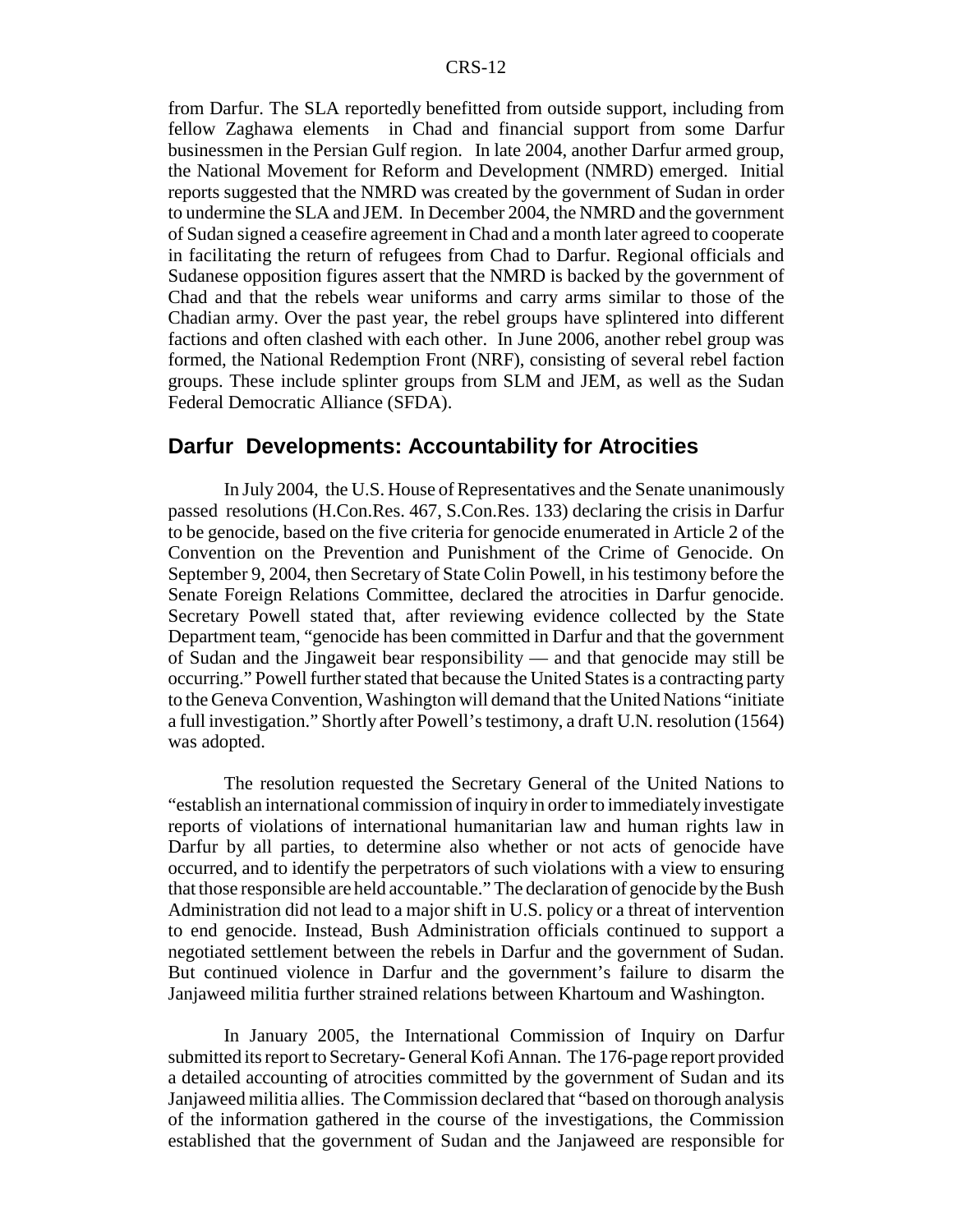serious violations of international human rights and humanitarian law amounting to crimes under international law."15 The Commission found, however, that "the government of Sudan has not pursued a policy of genocide." The Commission, while acknowledging that government officials and other individuals may have committed genocidal acts, stated that "the crucial element of genocidal intent appears to be missing." The Commission submitted a sealed document listing 51 suspects for prosecution by the International Criminal Court (ICC).

U.S. officials argue that the government of Sudan is responsible for genocide in Darfur, despite the Commission's conclusion of no genocidal intent. Washington initially did not support the Commission's referral of these cases to the ICC. U.S. opposition to the ICC is unrelated to the Darfur case. It is largely driven by concerns about the potential prosecution of U.S. personnel by the ICC, and because of this concern, the United States is not signatory to the ICC. In March 2005, the United States abstained on Security Council Resolution 1593, paving the way for its passage. Resolution 1593 refers the situation in Darfur to the International Criminal Court (ICC). In June 2005, the Special Prosecutor of the ICC formally began an investigation. ICC spokesman Yves Sorokobi indicated that the decision to launch the investigation came after the ICC had finished its analysis of the referral by the UN Security Council. This analysis included, he said, consultations with experts, ensuring that the ICC had met statutory requirements before beginning the investigations. Meanwhile, ICC officials continue to gather information and pursue their investigation, although the ICC has not issued any indictments to date. Some observers have expressed concern that the ICC investigation is moving too slowly and is focused on low-level officials.

Since the crisis began in 2003, sources estimate 450,000 people have been killed, more than 2 million displaced, and some 234,000 Sudanese are in refugee camps in neighboring Chad. The security situation continues to deteriorate, especially since the signing of the peace agreement in May 2006 reportedly due to recent troop deployments by the government of Sudan. According to human rights groups, over a dozen humanitarian workers have been killed in Darfur, including an International Rescue Committee nurse on September 1 and an International Committee of the Red Cross driver on August 30, 2006. In 2007, according to reports, tens of thousands Darfuree civilians have been displaced from their homes due to government and Janjaweed attacks. According to a February 2008 United Nations report, "tensions inside camps of internally displaced persons and carjacking incidents continued. One week after the transfer of authority from the African Union Mission in the Sudan (AMIS) to UNAMID, the force faced its first armed attack."16

Meanwhile, humanitarian groups have warned that they may not be able to continue to provide assistance to the civilian population because of deteriorating security conditions. In November 2006, the government of Sudan ordered the Norwegian Refugee Council to leave the country, while a German relief organization,

<sup>&</sup>lt;sup>15</sup> Report of the International Commission of Inquiry on Darfur to the United Nations Secretary General. January 25, 2005.

<sup>&</sup>lt;sup>16</sup> CBC News. Darfur heading for disaster unless U.N. troops are allowed: Annan, September 13, 2006, at [http://www.cbc.ca/world/story/2006/09/13].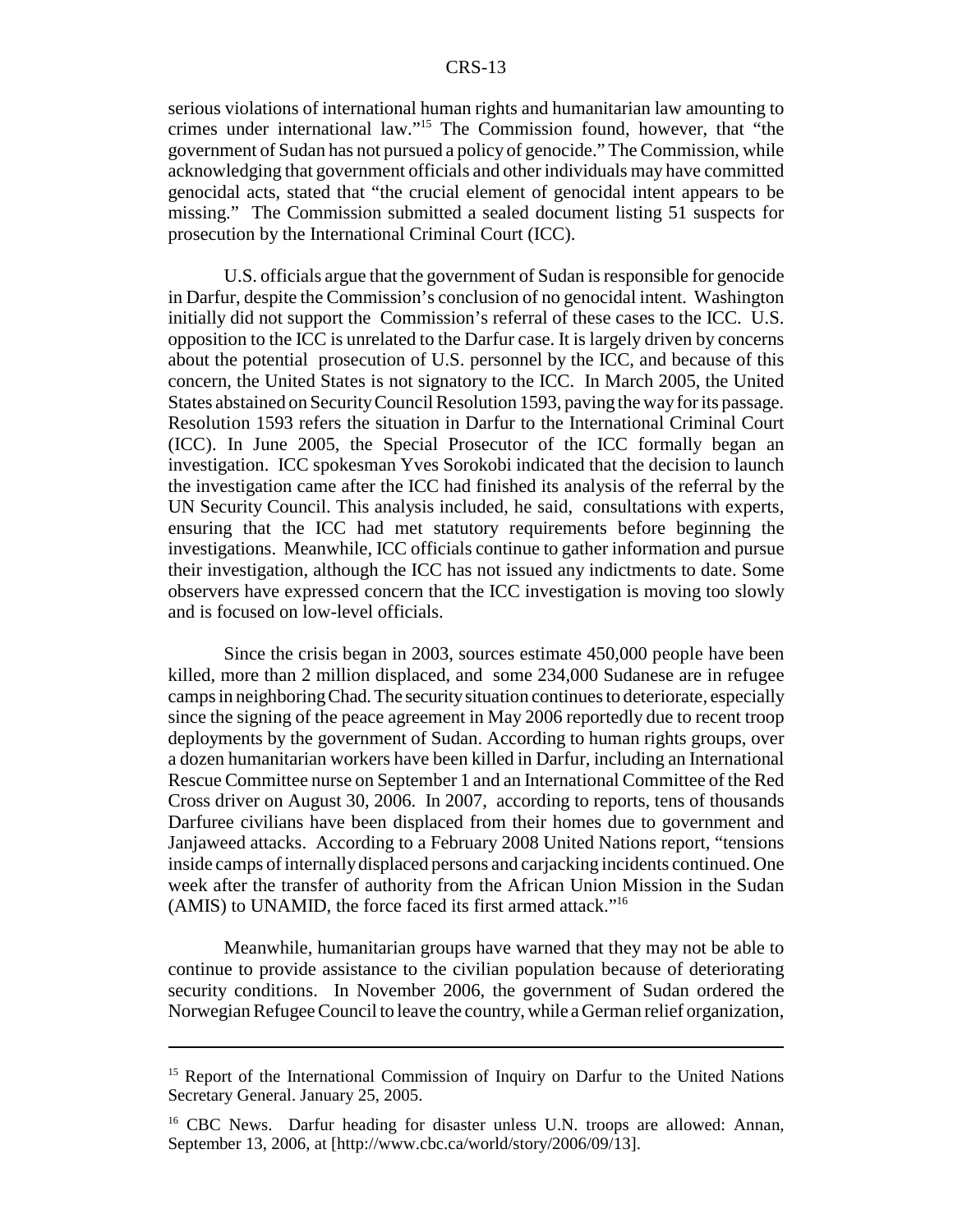Welthungerhilfe, announced it would pull out of Darfur for safety reasons. In October 2006, armed militia attacked a village in Jebel Moon and Seleah in West Darfur, killing over 50 people, including children and elderly. Meanwhile, security conditions inside IDP camps have also deteriorated in recent months, with increasing number of armed groups in the camps. In his monthly report to the Security Council in November 2006, Secretary General Kofi Annan stated that "the insecurity, banditry and fighting which have characterized the reporting period continued to prevent access to populations in need of humanitarian assistance."17 According to the same report "In Northern Darfur alone, the World Food Program (WFP) reported that 355,000 people went without food aid during July and August."

In early August 2006, the government of Sudan submitted a letter to the United Nations Security Council outlining the government's decision to deploy significant new security forces and implement other measures in Darfur. According to the government of Sudan, "the National Plan embodies several priority themes for the restoration of normal life in Darfur." The government of Sudan began to deploy more than 26,500 troops and 7,050 police personnel in order to address "threats imposed by the non-signatories of the Darfur Peace Agreement and getting control of the security situation and restoration of peace in Darfur." Human rights groups, U.N. Secretary General Kofi Annan, and U.S. officials have criticized the deployment of these troops and stated that this action violates the peace agreement. Meanwhile, senior commanders of the SLM, the only group that signed the peace agreement, have stated that continued government attacks in Darfur and continued rejection of a U.N. force could lead to the collapse of the peace agreement.

### **The Janjaweed: Background**

Since the crisis in the Darfur region began in 2003, the name Janjaweed (also spelled as Janjawid, Janjawad, Jingaweit, Jinjaweed) has become a very familiar name to many in the international community. The Janjaweed and the government of Sudan have been accused of committing genocide against civilians in Darfur by the United States government in 2004 and accused of war crimes and crimes against humanity by the United Nations and other governments.

The existence of the Janjaweed goes back over a decade. In the mid-1980s, the government of Sudan began to arm Arab militias in order to prevent African Darfuris from joining the Southern Sudanese rebellion against the government. In 1983, the Sudan People's Liberation Movement/Army (SPLM/A) began its armed struggle against the government of Sudan. Attacks against Darfuri African tribes and Nubans increased in intensity for most of the 1980s.

In 1991-1992, an SPLM commander from Darfur led a force into Darfur in support of the Darfuris, who were being targeted by the government of Sudan and pro-government Arab militia. Those targeted were the Fur, Massaliet, and Zagawa peoples. More than 200 villages were attacked and later occupied by pro-government Arab militia in the Garsilla District, now know as the Wadi-Saleh Province. These attacks were carried out by a group now known as the Janjaweed.

<sup>&</sup>lt;sup>17</sup> Monthly report of the Secretary General on Darfur, November 8, 2006.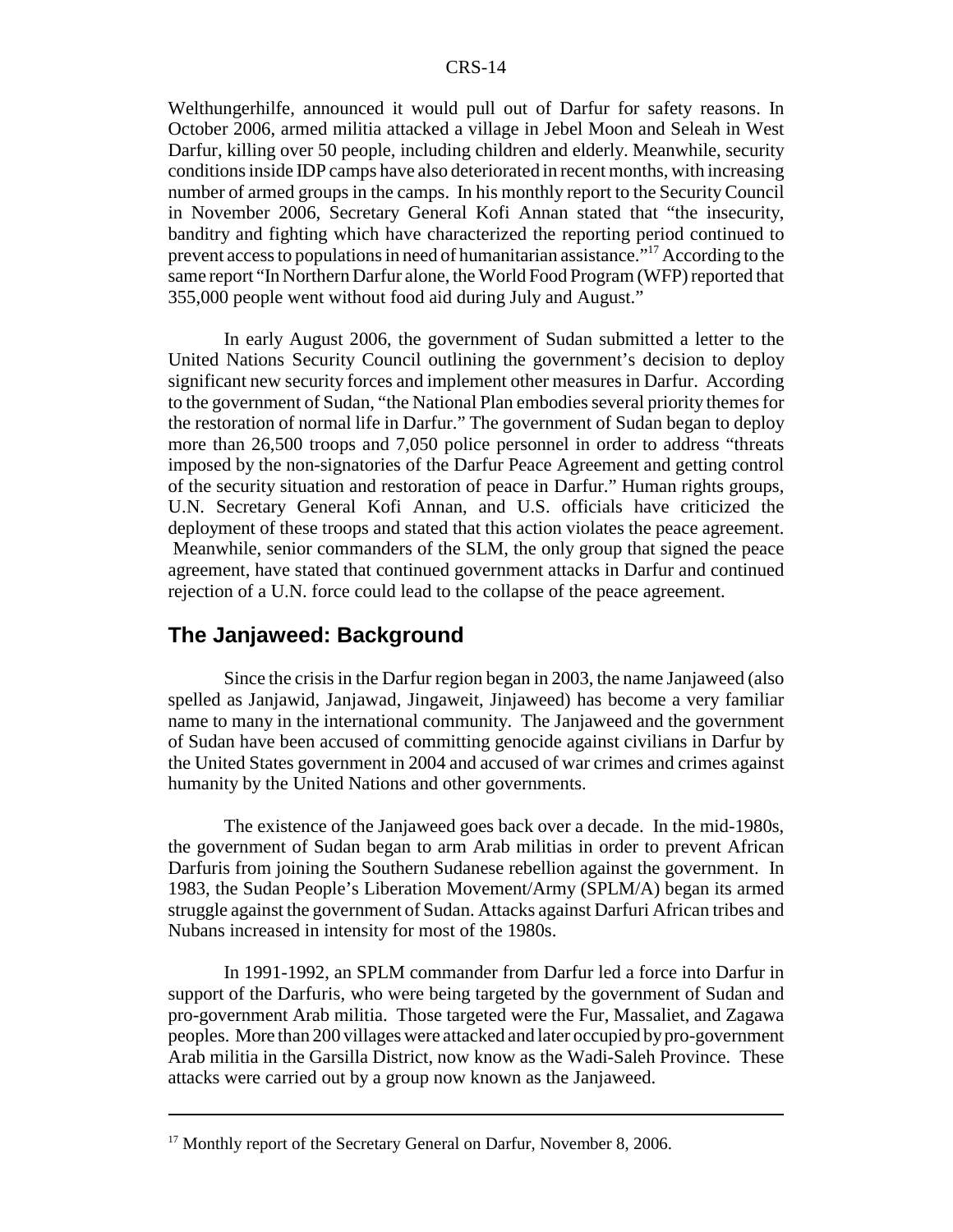Daoud Yahya Bolad, who was a senior member of the National Islamic Front (NIF) in Darfur before the 1989 coup, was the leading figure in the SPLM-led rebellion against the Sudanese government in Darfur in the early 1990s. In 1976, Bolad, an ethnic Fur, was Chairman of the student union of the University of Khartoum. He was sent by the NIF leadership to Darfur in the late 1970s to recruit members for the NIF. He left the NIF due to a major disagreement with the leader of the NIF, Hassan al-Turabi. Turabi and other NIF leaders recruited Arab youth to go to Libya and other places for training purposes and began other activities without consultation with Bolad and other Darfuri leaders.

The traditional leaders in Darfur described the Janjaweed then as men who own a horse and a G-3 rifle and who commit crimes against civilians. Darfuri leaders link the Janjaweed to a manifesto called the Quresh. The principal objective of the Quresh, they argued, was to create a region called Dar-el-Arab, Land of the Arabs. The architects of the manifesto and those who signed it are senior members of the National Islamic Front government, currently known as the National Congress Party.

The 1991-1992 rebellion against the NIF regime failed in large part due to lack of preparation inside Darfur and major Janjaweed and government operations against the small SPLA force in the region. The commander of the SPLA force decided to withdraw his troops after the government and Arab militia forces discovered the location of the SPLA force before final preparation for operations.

Elements within the government intensified their campaign to bring Bolad back into the NIF for talks with pledges to change policies and address the concerns of the Darfuris. Bolad decided to return to engage NIF officials against the advice of the SPLA leadership and the force commander, believing that since he knew some of the leaders in the government and the NIF he might be able to make a deal. Upon his return he was captured, tortured, and executed, according to Sudanese sources.

For many Darfuris, the war between the various groups started well before 2003. Darfuris who experienced the atrocities in the mid-1980s, in large part, are the ones currently fighting the Janjaweed and the government of Sudan. The groups that were targeted in the mid-1980s are the same ones currently being attacked by the Janjaweed and the government of Sudan: the Fur, Massaliet, and Zagawa.

In the current crisis in Darfur, the Janjaweed are armed and protected by the government, and their attacks against civilians are coordinated with the Sudan Armed Forces, the Popular Defense Force, and other government-supported militia groups. Senior Sudanese government officials and leaders of the Janjaweed admit this collaboration between the Janjaweed and the government. As was the case in the mid-1980s, one of the main objectives of the Janjaweed is to push out African Darfuris in order to take control of areas belonging to non-Arabs.

Human rights groups, foreign governments, and Sudanese groups have documented the atrocities committed by the Janjaweed against Darfur civilians, humanitarian workers, and African Union peacekeepers. Human Rights Watch in its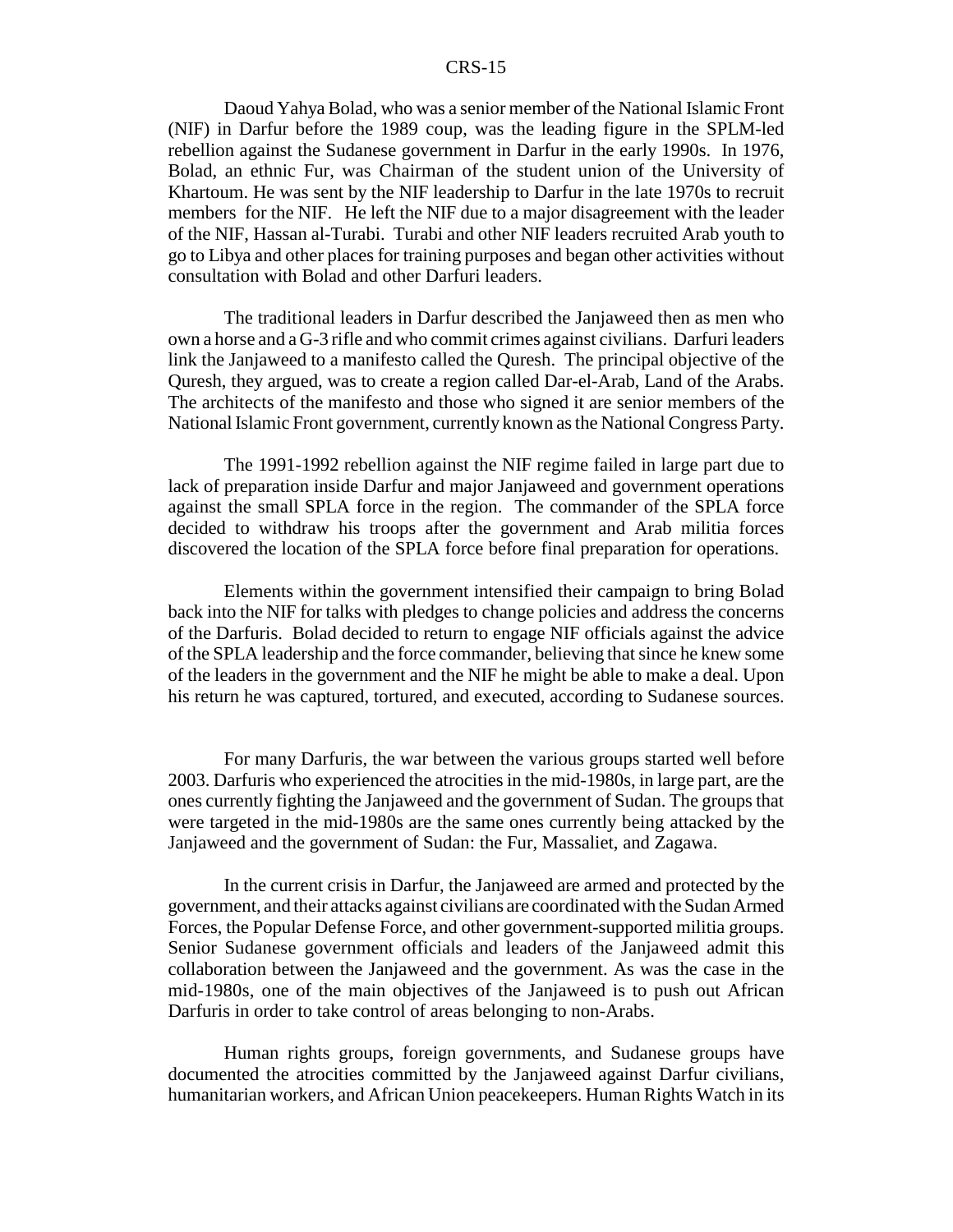report "Darfur Destroyed,"18 provides detailed accounts of Janjaweed atrocities as well as those committed by government forces. Janjaweed leaders and government officials claim that they are fighting rebels and violent militia. But the victims of these atrocities have been reported as the civilians in Darfur, mainly the Zagawa, Fur, and Massaliet. The Janjaweed, like the Interhamwe in Rwanda and the Lord's Resistance Army in Uganda, are reported to principally target civilians and terrorize the civilian population.

#### **The Darfur Peace Agreement and Status of Implementation**

On May 5, 2006, the Government of National Unity and the Sudan Liberation Movement (SLM) signed the Darfur Peace Agreement (DPA) after almost two years of negotiations. The agreement was rejected by two other Darfur groups: the Justice and Equality Movement (JEM) and a splinter group from the SLM. The agreement calls for the integration of 4,000 SLA troops into the Sudan Armed Forces, provides \$300 million initially and \$200 million each in 2007 and 2008 from government funds for reconstruction and development purposes for Darfur, and establishes the Transitional Darfur Regional Authority (TDRA), a new entity mandated under the DPA to administer Darfur. The agreement provides seats for the SLM in the national and regional parliaments and several top positions, including the chairmanship of the TDRA and Senior Assistant to the President.

On August 7, 2006, the leader of the SLM, Mini Minawi, was sworn in as Assistant to the President. The agreement also calls for the disarmament and demobilization of the Janjaweed. Since the signing of the agreement, the DPA has failed to win popular support in Darfur. The faction that signed the agreement is also accusing the government of violating the agreement. In mid-May 2006, violent demonstrations in IDP camps had led to a number of deaths and injuries. AMIS personnel have also been targeted, forcing African Mission in Sudan to reduce its presence in IDP camps. Meanwhile, implementation of the agreement is also moving slowly. According to the United Nations DPA Monitor report, "the parties continued to miss critical DPA implementation deadlines."19 The Preparatory Committee, tasked to organize the Darfur-Darfur Dialogue, was not fully functional, although in late September a chairman was appointed to head the Committee. On October 16, 2006, a day-long forum on pre-Darfur to Darfur Dialogue Consultation took place in Khartoum.

#### **U.S. Humanitarian Funding**

The United States continues to provide significant humanitarian assistance to Darfur and to Darfur refugees in Chad. The United States has provided \$3.9 billion in humanitarian assistance to Sudan and eastern Chad since 2004. As of February

<sup>18</sup> Human Rights Watch. *Darfur Destroyed: Ethnic Cleansing by Government Forces and Militia.* May 2004, at [http://hrw.org/reports/2004/sudan0504/sudan0504simple.pdf].

<sup>&</sup>lt;sup>19</sup> Report on the Implementation of the Darfur Peace Agreement, at [http://www.unmis.org/english/dpaMonitor.htm].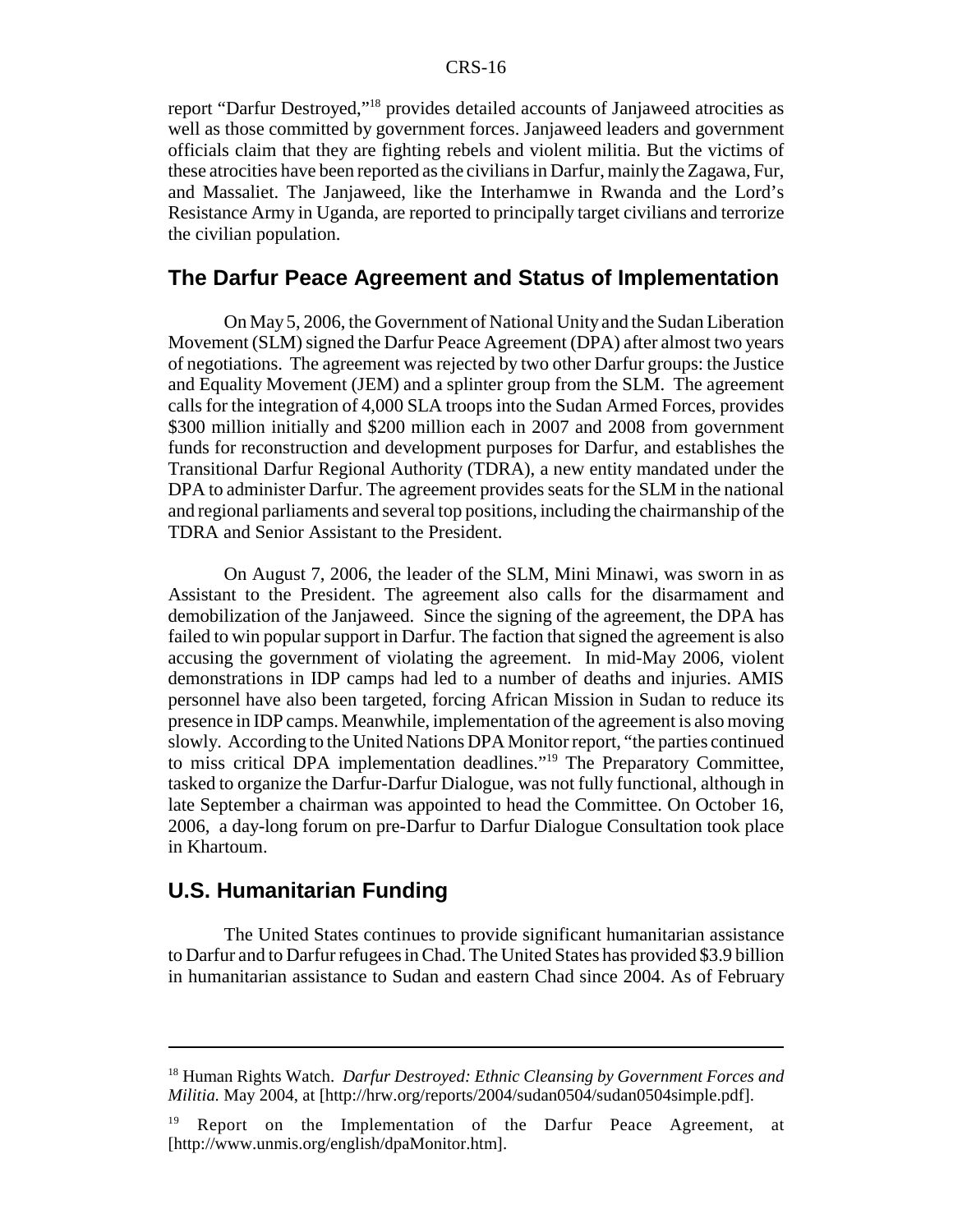2008, the United States had provided \$989.9 million in humanitarian assistance to Sudan and eastern Chad in fiscal years 2007 and 2008.<sup>20</sup>

### **The African Union and the Crisis in Darfur**

The African Union (AU) was slow in responding to the crisis in Darfur. The AU became actively engaged during the cease-fire negotiation in Chad in 2004 and subsequently assumed a central role in monitoring the cease-fire agreement and facilitating political dialogue between the government of Sudan and SLA/JEM. In March 2004, the AU sent a team led by Ambassador Sam Ibok, Director of the AU's Peace and Security Department, to participate in talks in Chad. In the April Cease-Fire Agreement, the AU was tasked to take the lead in the creation of a Cease-Fire Commission. The Commission was tasked to define the routes for the movement of the respective forces, assist with demining operations, and collect information about cease-fire violations. The Commission reports to a Joint Commission composed of the parties to the agreement, Chad, and members of the international community.

In January 2006, the African Union stated that transforming AMIS into a United Nations force is acceptable to the AU in principle. In March, the AU agreed to accept a United Nations peacekeeping mission for Darfur. Meanwhile, the Security Council requested that authorities in the U.N. provide options for a U.N. peacekeeping operation. On September 20, 2006, AU officials extended the AMIS peacekeeping operation until the end of December 2006, and in December the AU extended the AMIS operation for another six months.

United Nations officials and many observers of Sudan argue that failure to resolve U.N. peacekeeping deployment is likely to lead to the collapse of the DPA and a major humanitarian crisis. In addition to its peacekeeping responsibilities, AMIS is a key player in the implementation of key provisions of the DPA. The Ceasefire Commission and the Joint Commission are chaired by AMIS, while it is also tasked to establish and play a key role in the Joint Humanitarian Facilitation and Monitoring Unit. Security in IDP camps, creation of Demilitarized Zones, verification of disengagement and demobilization are also the responsibility of AMIS.

# **Possible Policy Options Concerning Darfur**

There are a number of unilateral and multilateral policy options available to consider in facing the Darfur crisis. These options are complicated by a number of factors. Members of the international community are divided over Sudan, and some governments are allies of the regime in Khartoum. Since the late 1990s, the European Union has adopted a policy of engagement, instead of containment, while the United States pursued a policy of isolation and containment of the government of Sudan. Sudan's neighbors are also divided. Relations between Eritrea and Sudan were poor, although in recent years relations have improved, while relations with Chad are poor. For some of the options outlined below to be successful, close cooperation and

<sup>&</sup>lt;sup>20</sup> [http://www.usaid.gov/our\_work/humanitarian\_assistance/disaster\_assistance/countrie s/sudan/template/fs\_sr/sudan\_ce\_sr02\_12-20-2007.pdf]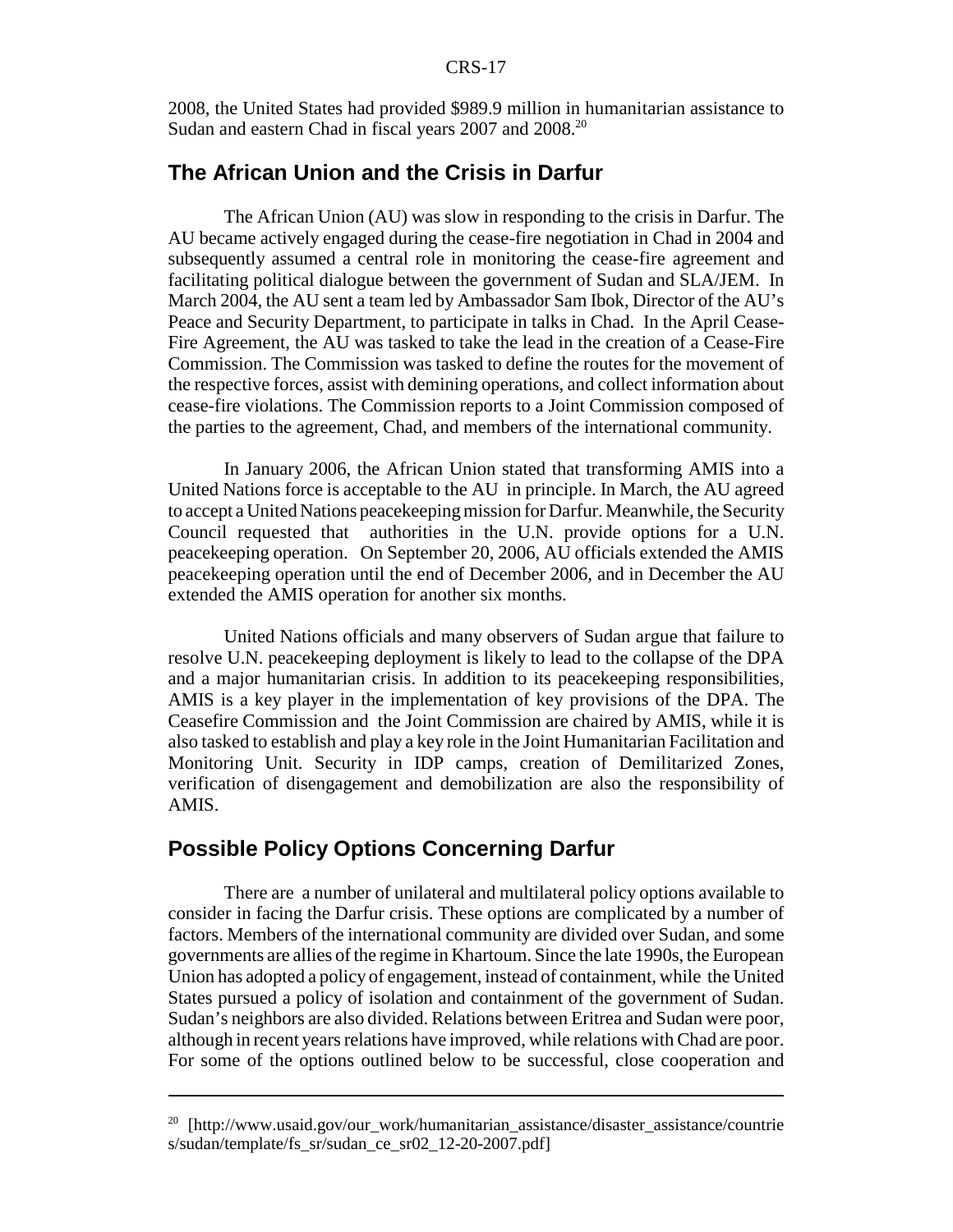coordination between the United States and the international community, especially the Security Council and Sudan's neighbors, is pivotal. Some of the other options are not dependent on close cooperation with the international community.

**Engagement.** One option is engagement with the government of Sudan. The government of Sudan is eager to appease the international community as long as it can avoid punitive sanctions and ensure its own political survival. In this scenario, engaging the government might yield some positive results, short of full cooperation and accountability by the government. Past engagement with the current government, however, has not succeeded in changing its behavior. The government of Sudan signs peace agreements or shows flexibility when it feels that it is in its interest to do so.

**Sanctions.** Many observers assert that the current regime only responds to real pressure. The Clinton Administration imposed comprehensive economic and trade sanctions in 1997; the impacts of these sanctions are mixed. Over the past decade, a number of punitive measures have been imposed on the government of Sudan. The government of Southern Sudan is exempted from these sanctions. But the government of Sudan has survived years of sanctions imposed by the United States. Moreover, some countries oppose sanctions against the government of Sudan, especially those countries with business interests in Sudan's oil sector. Multilateral targeted sanctions, including oil embargo, travel ban, and asset freeze, might have serious impact, especially if enforced by the international community. Another option is prohibiting foreign businesses from raising capital or trading their securities in the United States if they are engaged in business activities in Sudan.

**Regime Change.** Some observers and Sudan opposition leaders argue that the regime is incapable of change. They argue that since the National Congress Party government came to power in 1989, it has committed war crimes in south Sudan, the Nuba Mountains, and now in Darfur. They also maintain the regime has ties to international terrorist and extremist groups. A regime change in Khartoum, they argue, could bring a swift end to the crisis in Darfur, and help implement the North-South agreement. But opposition groups are not strong or united enough to pose a serious threat to the regime. Moreover, 21years of war with the SPLA and other armed groups did not lead to the collapse of the regime in Khartoum. For this option to be viable, the opposition would have to be united and assisted. Nonetheless, the only force capable of countering the regime in Khartoum is the SPLA. Proponents of the regime change concept argue that strengthening the SPLA militarily, unifying the Darfur factions, and assisting other opposition elements in the North, could pose a threat to the regime in Khartoum.

**International Intervention.** Another option involves military intervention by the international community. The international community could disarm the Janjaweed, enforce a no-fly zone, and provide protection to civilians in Darfur by deploying large numbers of peacekeepers with a Chapter VII mandate. The government of Sudan has rejected the deployment of a United Nations peacekeeping force after the Security Council passed resolution 1706. Deployment without government consent is an option, although there seems to be no strong support for such a forceful measure.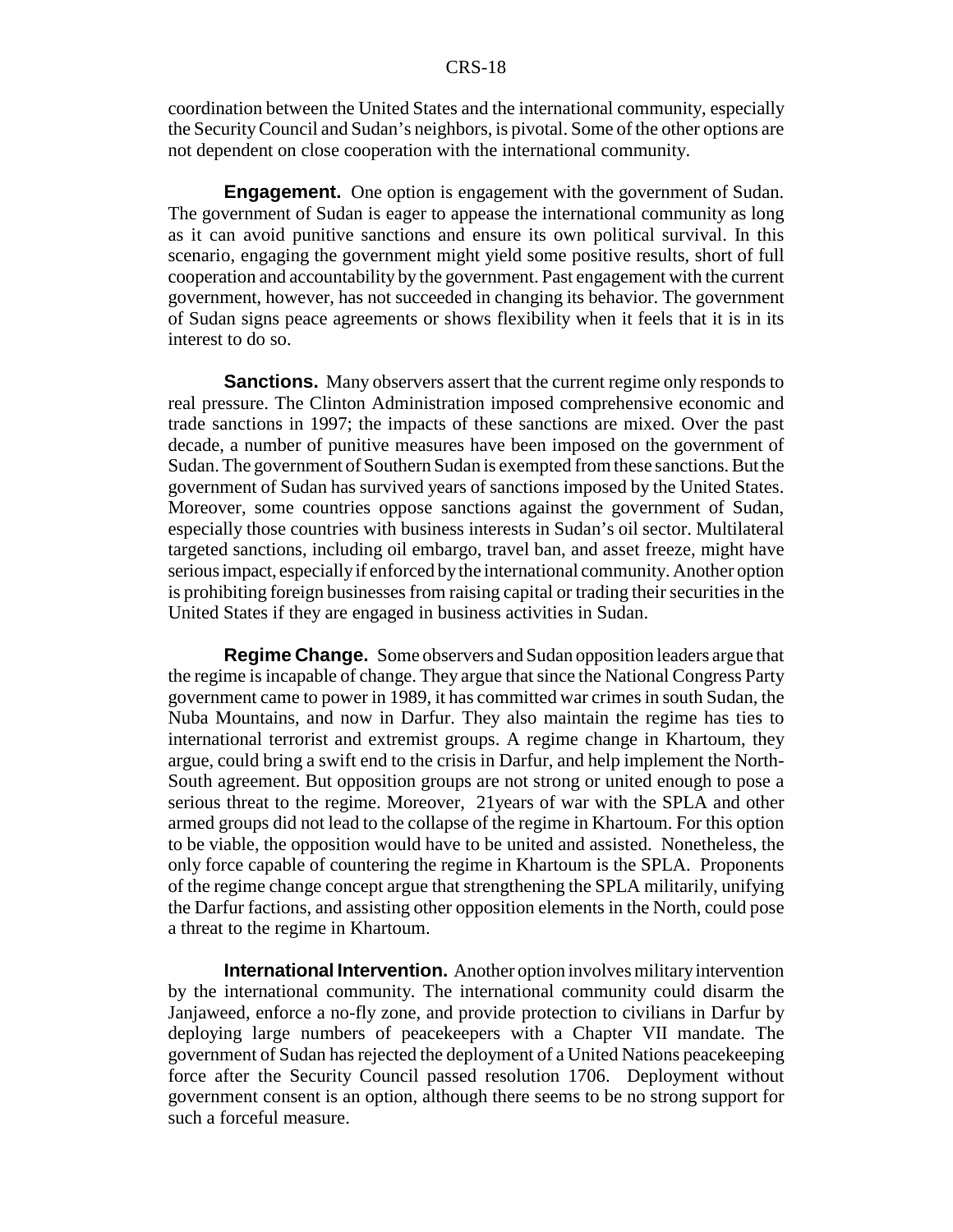**Bilateral Targeted Military Measures.** Another force-based option is the targeting of certain military assets of the Sudanese government. These targets might include the Sudanese air force, military airfields, intelligence and military headquarters, and training facilities for the Janjaweed and the Sudanese armed forces. In 2005, 138 Members of Congress cosponsored H.R. 1424, which would have given the President authority to take similar measures.

# **110th Congress Legislation**

#### **H.Con.Res. 7 (Lee)**

A resolution calling on the League of Arab States to acknowledge the genocide in the Darfur region of Sudan. Introduced January 4, 2007. Passed 425-1 on 4/25/07.

#### **H.Res. 98 (Payne)**

A resolution honoring the life and achievements of the late Dr. John Garang de Mabior and reaffirming the continued commitment of the House of Representatives to a just and lasting peace in the Republic of the Sudan. Introduced January 24, 2007. Passed 410-1 on March 6, 2007.

#### **H.Res. 164 (Tancredo)**

A resolution encouraging the federal, state, municipal governments, universities, companies and other institutions to divest from companies that do business in Sudan. Introduced February 14, 2007.

#### **H.R. 180 (Lee)**

A bill that supports states and universities efforts of divestment and restrictions on investment in companies that do business in Sudan. Introduced January 4, 2007. Passed 418-1 on 7/31/2007.

#### **H.R. 459 (Rangel)**

A bill to amend the Internal Revenue Code of 1986 to deny foreign tax credit and the benefits of deferral to companies doing business directly or through subsidiaries in Sudan. Introduced January 12, 2007.

#### **S.Res. 76 (Feingold)**

A resolution calling for a comprehensive regional strategy in Africa to protect civilians, facilitate humanitarian operations, contain and reduce violence, and contribute to conditions for sustainable peace in eastern Chad, the Central African Republic, and Darfur, Sudan. Introduced February 8, 2007. Passed on April 11, 2007.

#### **S. 831 (Durbin)**

A bill to authorize States and local governments to prohibit the investment of State assets in any company that has a qualifying business relationship with Sudan. Introduced March 8, 2007.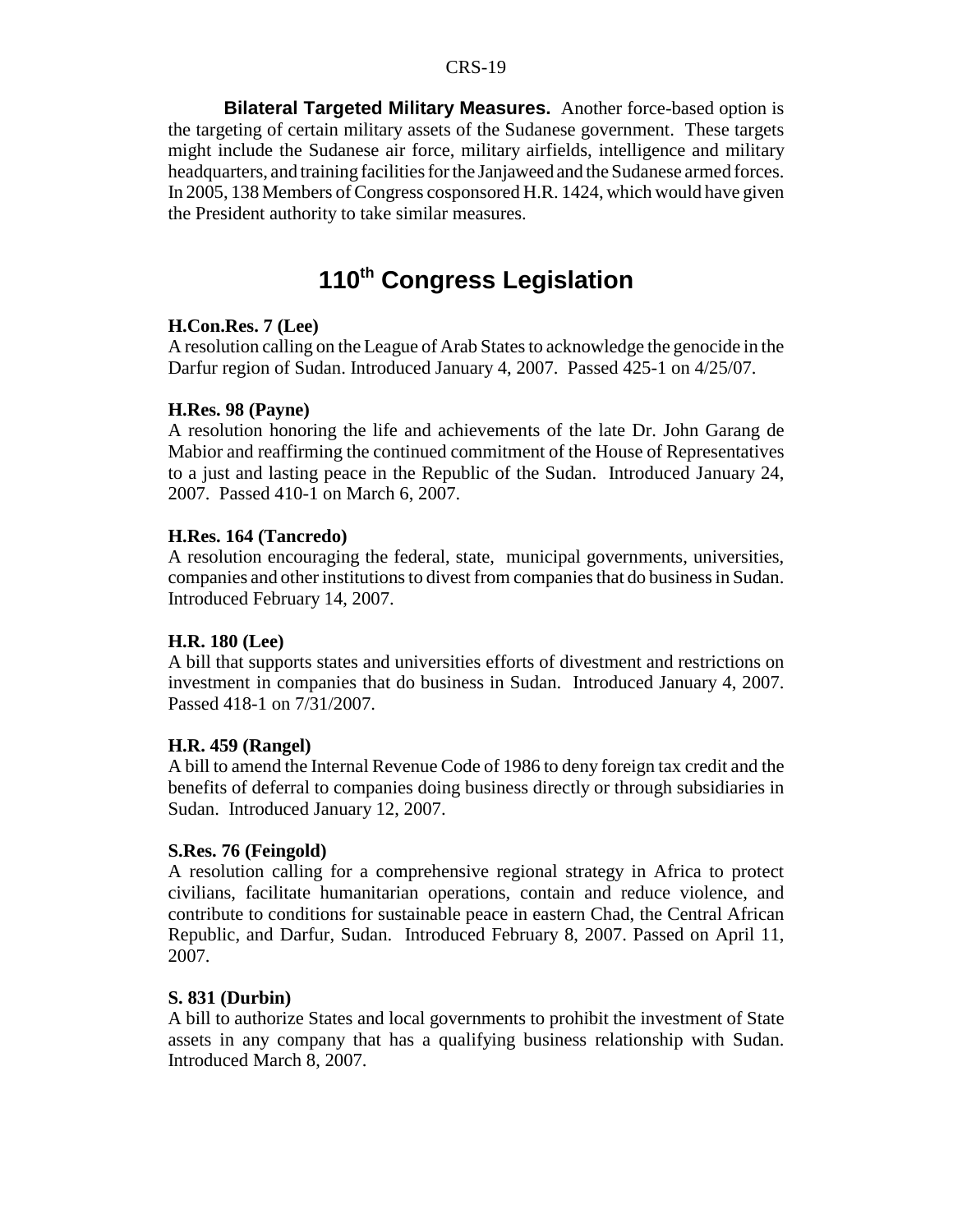#### **H.Res. 422 ((Lee)**

A bill calling on the Government of the People's Republic of China to use its unique influence and economic leverage to sop genocide in darfur, Sudan. Introduced 5/21/2007. Passed 410-0 on June 05, 2007.

#### **H.Res. 573 (Moran)**

A resolution recognizing the efforts of advocacy groups to raise awareness about the crisis in Darfur, Sudan. Introduced 7/25/2007. Passed 366-0 on 10/29/2007.

#### **H.Res. 726 (DeLauro)**

A resolution calling on the President to take measures to stop sexual violence in Darfur, Sudan. Introduced 10/10/2007. Passed on 10/29/2007.

#### **H.Res. 792 (Payne)**

A resolution honoring the dedication and hard work of Professor Eric Reeves on behalf of the people of Sudan. Introduced 11/1/2007.

#### **H.Res. 910 (Payne)**

A resolution calling for the full implementation of the Comprehensive Peace Agreement in Sudan. Introduced 12/19/2007.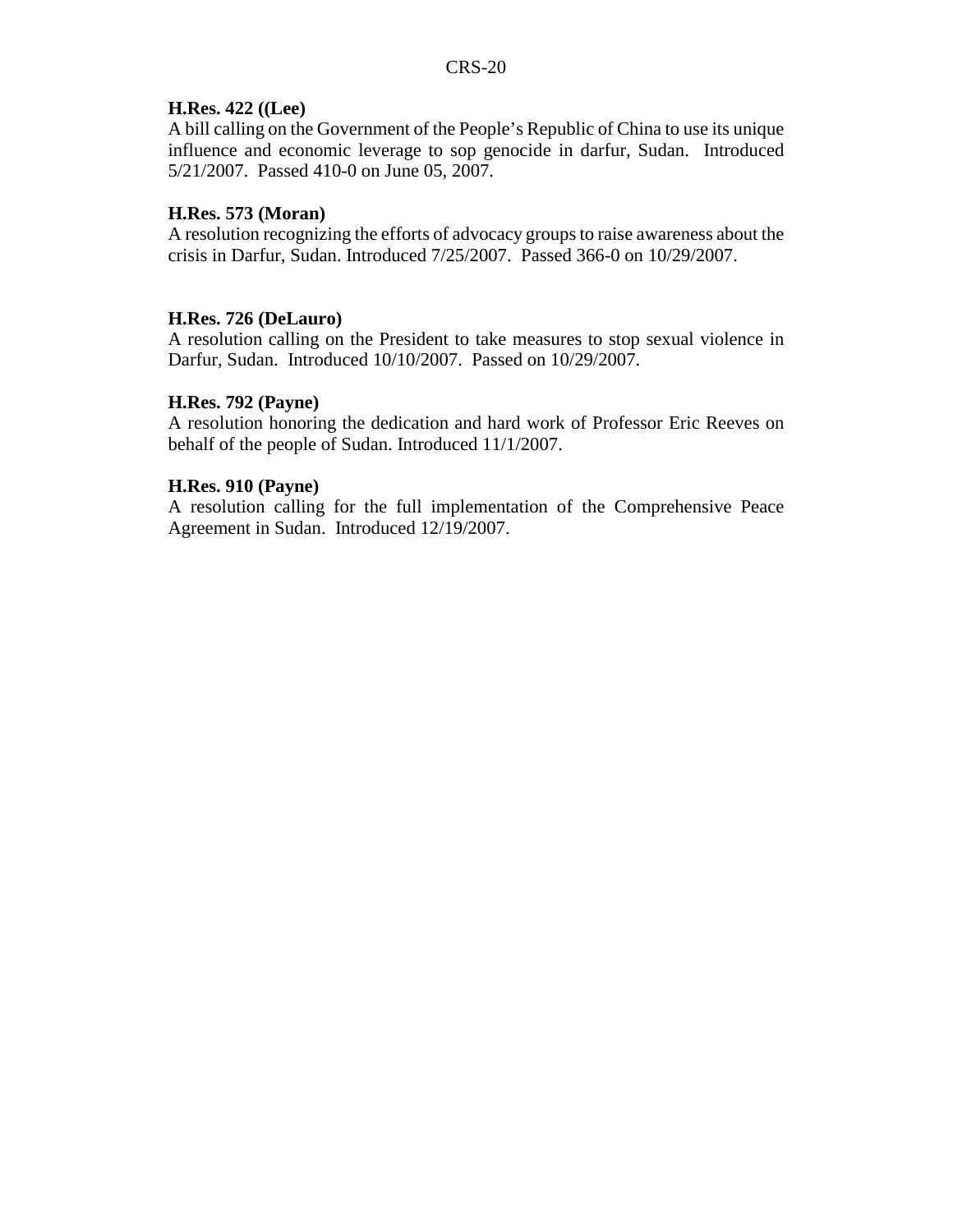# **Appendix**

# **Executive Order: Blocking Property of and Prohibiting Transactions with the Government of Sudan**

By the authority vested in me as President by the Constitution and the laws of the United States of America, including the International Emergency Economic Powers Act (50 U.S.C. 1701 et seq.)(IEEPA), the National Emergencies Act (50 U.S.C. 1601 et seq.)(NEA), and section 301 of title 3, United States Code, and taking appropriate account of the Darfur Peace and Accountability Act of 2006 (the "Act"),

I, GEORGE W. BUSH, President of the United States of America, find that, due to the continuation of the threat to the national security and foreign policy of the United States created by certain policies and actions of the government of Sudan that violate human rights, in particular with respect to the conflict in Darfur, where the government of Sudan exercises administrative and legal authority and pervasive practical influence, and due to the threat to the national security and foreign policy of the United States posed by the pervasive role played by the government of Sudan in the petroleum and petrochemical industries in Sudan, it is in the interests of the United States to take additional steps with respect to the national emergency declared in Executive Order 13067 of November 3, 1997. Accordingly, I hereby order:

Sec. 1. Except to the extent provided in section 203(b) of IEEPA (50 U.S.C. 1702(b)) or in regulations, orders, directives, or licenses that may be issued pursuant to this order, all property and interests in property of the government of Sudan that are in the United States, that hereafter come within the United States, or that are or hereafter come within the possession or control of United States persons, including their overseas branches, are blocked and may not be transferred, paid, exported, withdrawn, or otherwise dealt in.

Sec. 2. Except to the extent provided in section 203(b) of IEEPA (50 U.S.C. 1702(b)) or in regulations, orders, directives, or licenses that may be issued pursuant to this order, and notwithstanding any contract entered into or any license or permit granted prior to the effective date of this order, all transactions by United States persons relating to the petroleum or petrochemical industries in Sudan, including, but not limited to, oilfield services and oil or gas pipelines, are prohibited.

Sec. 3. (a) Any transaction by a United States person or within the United States that evades or avoids, has the purpose of evading or avoiding, or attempts to violate any of the prohibitions set forth in this order is prohibited.

(b) Any conspiracy formed to violate any of the prohibitions set forth in this order is prohibited.

Sec. 4. (a) Subject to paragraph (b) of this section, restrictions imposed by this order shall be in addition to, and do not derogate from, restrictions imposed in and under Executive Order 13067.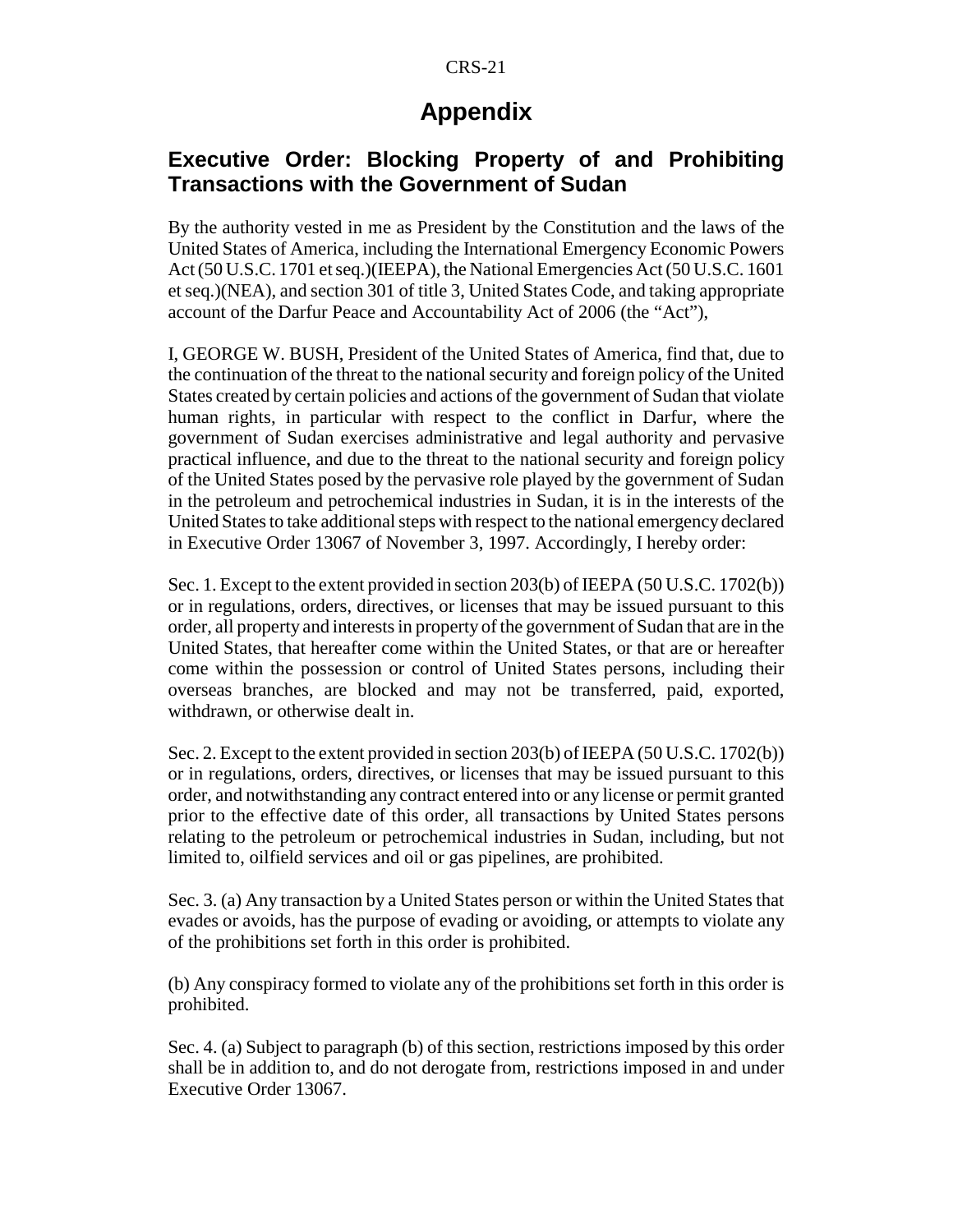(b)(I) None of the prohibitions in section 2 of Executive Order 13067 shall apply to activities or related transactions with respect to Southern Sudan, Southern Kordofan/Nuba Mountains State, Blue Nile State, Abyei, Darfur, or marginalized areas in and around Khartoum, provided that the activities or transactions do not involve any property or interests in property of the government of Sudan.

(ii) The Secretary of State, after consultation with the Secretary of the Treasury, may define the term "Southern Sudan, Southern Kordofan/Nuba Mountains State, Blue Nile State, Abyei, Darfur, or marginalized areas in and around Khartoum" for the purposes of this order.

(c) The function of the President under subsection  $6(c)(1)$  of the Comprehensive Peace in Sudan Act of 2004 (Public Law 108 497), as amended by section 5(a)(3) of the Act, is assigned to the Secretary of the Treasury as appropriate in the performance of such function.

(d) The functions of the President under subsection  $6(c)(2)$  and the last sentence of 6(d) of the Comprehensive Peace in Sudan Act of 2004 (Public Law 108 497), as amended by subsections  $5(a)(3)$  and (b), respectively, of the Act, are assigned to the Secretary of State, except that the function of denial of entry is assigned to the Secretary of Homeland Security.

(e) The functions of the President under sections 7 and 8 of the Act are assigned to the Secretary of State.

Sec. 5. Nothing in this order shall prohibit:

(a) transactions for the conduct of the official business of the Federal Government or the United Nations by employees thereof; or

(b) transactions in Sudan for journalistic activity by persons regularly employed in such capacity by a news gathering organization.

Sec. 6. For the purposes of this order:

(a) the term "person" means an individual or entity;

(b) the term "entity" means a partnership, association, trust, joint venture, corporation, group, subgroup, or other organization;

(c) the term "United States person" means any United States citizen, permanent resident alien, entity organized under the laws of the United States or any jurisdiction within the United States (including foreign branches), or any person in the United States; and

(d) the term "government of Sudan" includes the government of Sudan, its agencies, instrumentalities, and controlled entities, and the Central Bank of Sudan, but does not include the regional government of Southern Sudan.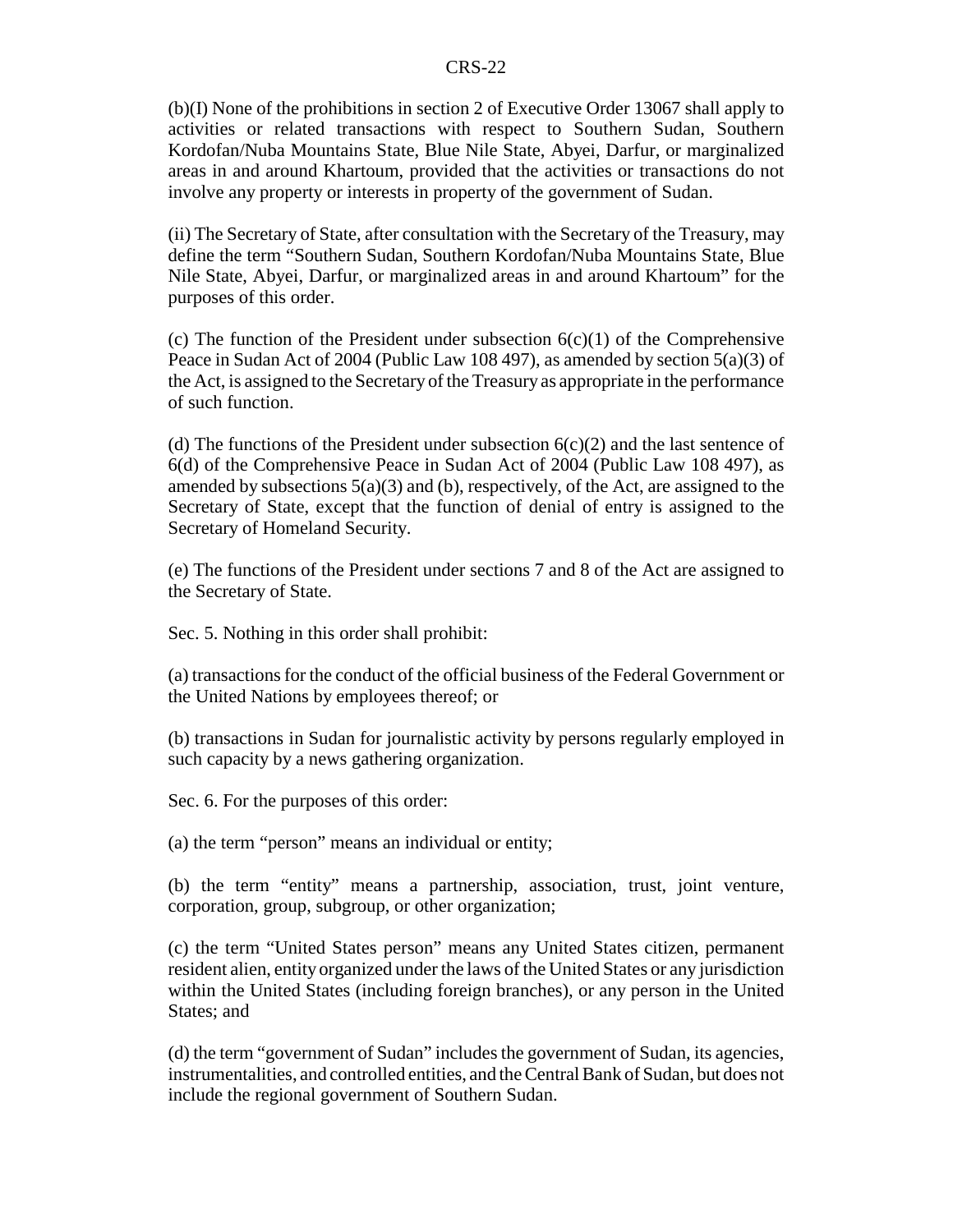Sec. 7. For those persons whose property and interests in property are blocked pursuant to section 1 of this order who might have a constitutional presence in the United States, I find that, because of the ability to transfer funds or other assets instantaneously, prior notice to such persons of measures to be taken pursuant to this order would render these measures ineffectual. I therefore determine that for these measures to be effective in addressing the national emergency declared in Executive Order 13067 there need be no prior notice of a determination made pursuant to section 1 of this order.

Sec. 8. The Secretary of the Treasury, after consultation with the Secretary of State, is hereby authorized to take such actions, including the promulgation of rules and regulations, and to employ all powers granted to the President by IEEPA as may be necessary to carry out the purposes of this order. The Secretary of the Treasury may delegate any of these functions to other officers and agencies of the United States Government, consistent with applicable law. All executive agencies of the United States Government are hereby directed to take all appropriate measures within their authority to carry out the provisions of this order and, where appropriate, to advise the Secretary of the Treasury in a timely manner of the measures taken. The Secretary of the Treasury shall ensure compliance with those provisions of section 401 of the NEA (50 U.S.C. 1641) applicable to the Department of the Treasury in relation to this order.

Sec. 9. This order is not intended to, and does not, create any right, benefit, or privilege, substantive or procedural, enforceable at law or in equity by any party against the United States, its departments, agencies, instrumentalities, or entities, its officers or employees, or any other person.

Sec. 10. This order shall take effect upon the enactment of the Darfur Peace and Accountability Act of 2006.

GEORGE W. BUSH THE WHITE HOUSE, October 13, 2006.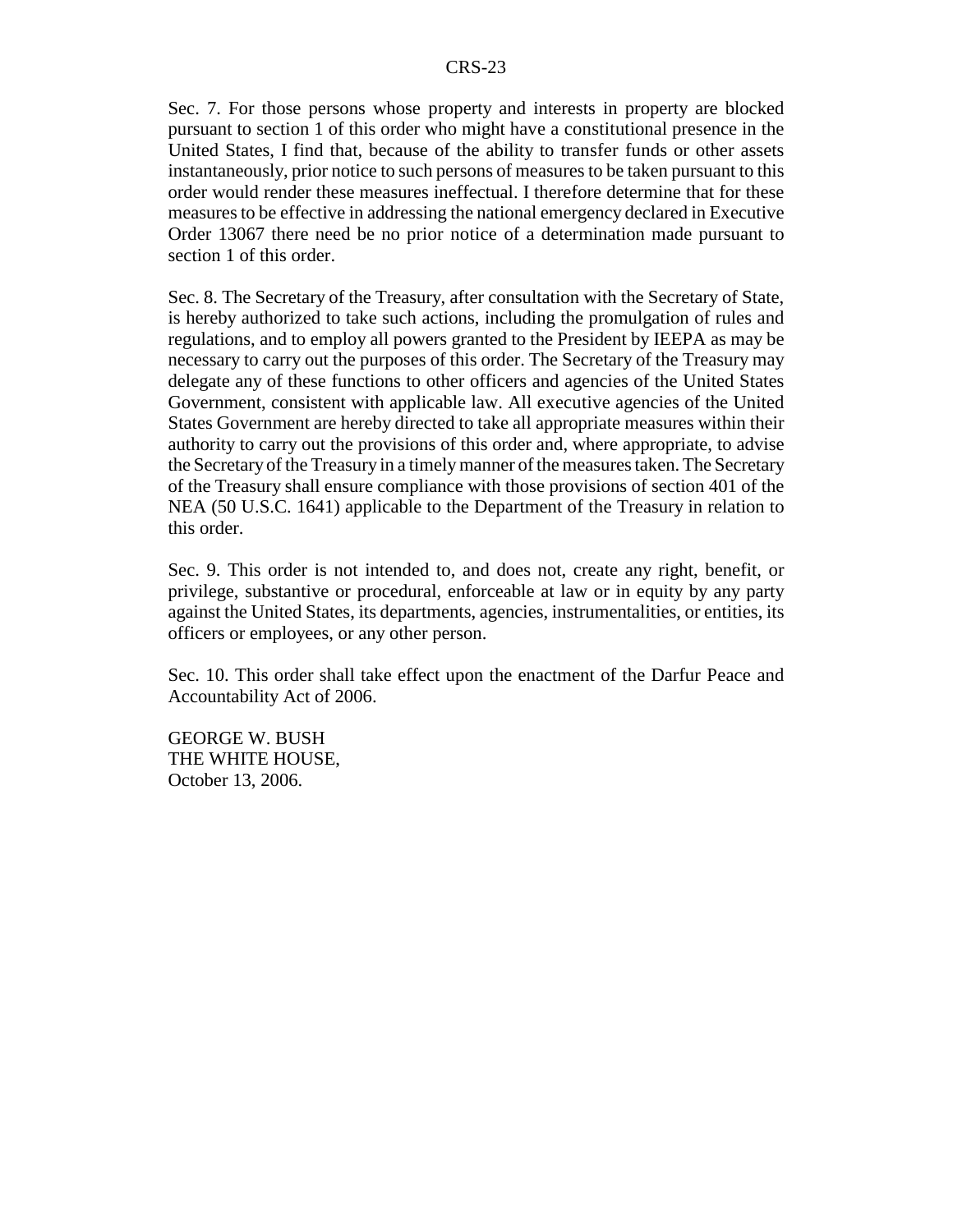# **Executive Order: Blocking Property of Persons in Connection with the Conflict in Sudan's Darfur Region**

By the authority vested in me as President by the Constitution and the laws of the United States of America, including the International Emergency Economic Powers Act (50 U.S.C. 1701 et seq.)(IEEPA), the National Emergencies Act (50 U.S.C. 1601 et seq.)(NEA), section 5 of the United Nations Participation Act, as amended (22 U.S.C. 287c)(UNPA), and section 301 of title 3, United States Code,

I, GEORGE W. BUSH, President of the United States of America, find that an unusual and extraordinary threat to the national security and foreign policy of the United States is posed by the persistence of violence in Sudan's Darfur region, particularly against civilians and including sexual violence against women and girls, and by the deterioration of the security situation and its negative impact on humanitarian assistance efforts, as noted by the United Nations Security Council in Resolution 1591 of March 29, 2005, and, to deal with that threat, hereby expand the scope of the national emergency declared in Executive Order 13067 of November 3, 1997, with respect to the policies and actions of the government of Sudan, and hereby order:

Sec. 1. (a) Except to the extent that sections  $203(b)$  (1), (3), and (4) of IEEPA (50) U.S.C. 1702(b)(1), (3), and (4)) may apply, or to the extent provided in regulations, orders, directives, or licenses that may be issued pursuant to this order, and notwithstanding any contract entered into or any license or permit granted prior to the effective date of this order, all property and interests in property of the following persons, that are in the United States, that hereafter come within the United States, or that are or hereafter come within the possession or control of any United States person, including any overseas branch, are blocked and may not be transferred, paid, exported, withdrawn, or otherwise dealt in:

(I) the persons listed in the Annex to this order; and

(ii) any person determined by the Secretary of the Treasury, after consultation with the Secretary of State:

(A) to have constituted a threat to the peace process in Darfur;

(B) to have constituted a threat to stability in Darfur and the region;

(C) to be responsible for conduct related to the conflict in Darfur that violates international law;

(D) to be responsible for heinous conduct with respect to human life or limb related to the conflict in Darfur;

(E) to have directly or indirectly supplied, sold, or transferred arms or any related materiel, or any assistance, advice, or training related to military activities to:

(1) the government of Sudan;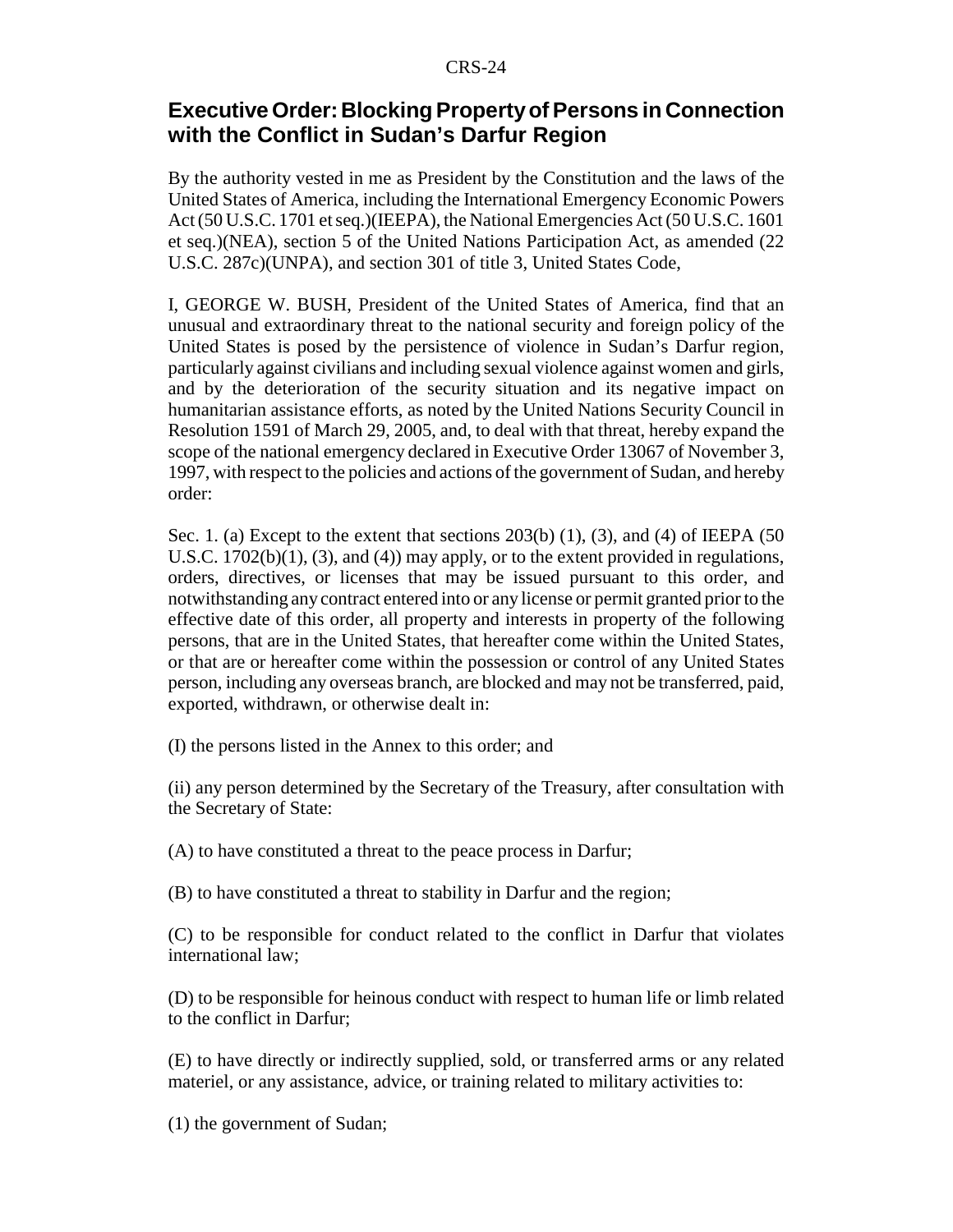(2) the Sudan Liberation Movement/Army;

(3) the Justice and Equality Movement;

(4) the Janjaweed; or

(5) any person (other than a person listed in subparagraph  $(E)(1)$  through  $(E)(4)$ above) operating in the states of North Darfur, South Darfur, or West Darfur that is a belligerent, a non-governmental entity, or an individual;

(F) to be responsible for offensive military overflights in and over the Darfur region;

(G) to have materially assisted, sponsored, or provided financial, materiel, or technological support for, or goods or services in support of, the activities described in paragraph (a)(ii)(A) through (F) of this section or any person listed in or designated pursuant to this order; or

(H) to be owned or controlled by, or acting or purporting to act for or on behalf of, directly or indirectly, any person listed in or designated pursuant to this order.

(b) I hereby determine that, to the extent section  $203(b)(2)$  of IEEPA (50 U.S.C. 1702(b)(2)) may apply, the making of donations of the type of articles specified in such section by, to, or for the benefit of any person listed in or designated pursuant to this order would seriously impair my ability to deal with the national emergency declared in Executive Order 13067 and expanded in this order, and I hereby prohibit such donations as provided by paragraph (a) of this section.

(c) The prohibitions of paragraph (a) of this section include, but are not limited to, (I) the making of any contribution or provision of funds, goods, or services by, to, or for the benefit of any person listed in or designated pursuant to this order, and (ii) the receipt of any contribution or provision of funds, goods, or services from any such person.

Sec. 2. (a) Any transaction by a United States person or within the United States that evades or avoids, has the purpose of evading or avoiding, or attempts to violate any of the prohibitions set forth in this order is prohibited.

(b) Any conspiracy formed to violate any of the prohibitions set forth in this order is prohibited.

Sec. 3. For the purposes of this order:

(a) the term "person" means an individual or entity;

(b) the term "entity" means a partnership, association, trust, joint venture, corporation, group, subgroup, or other organization;

(c) the term "United States person" means any United States citizen, permanent resident alien, entity organized under the laws of the United States or any jurisdiction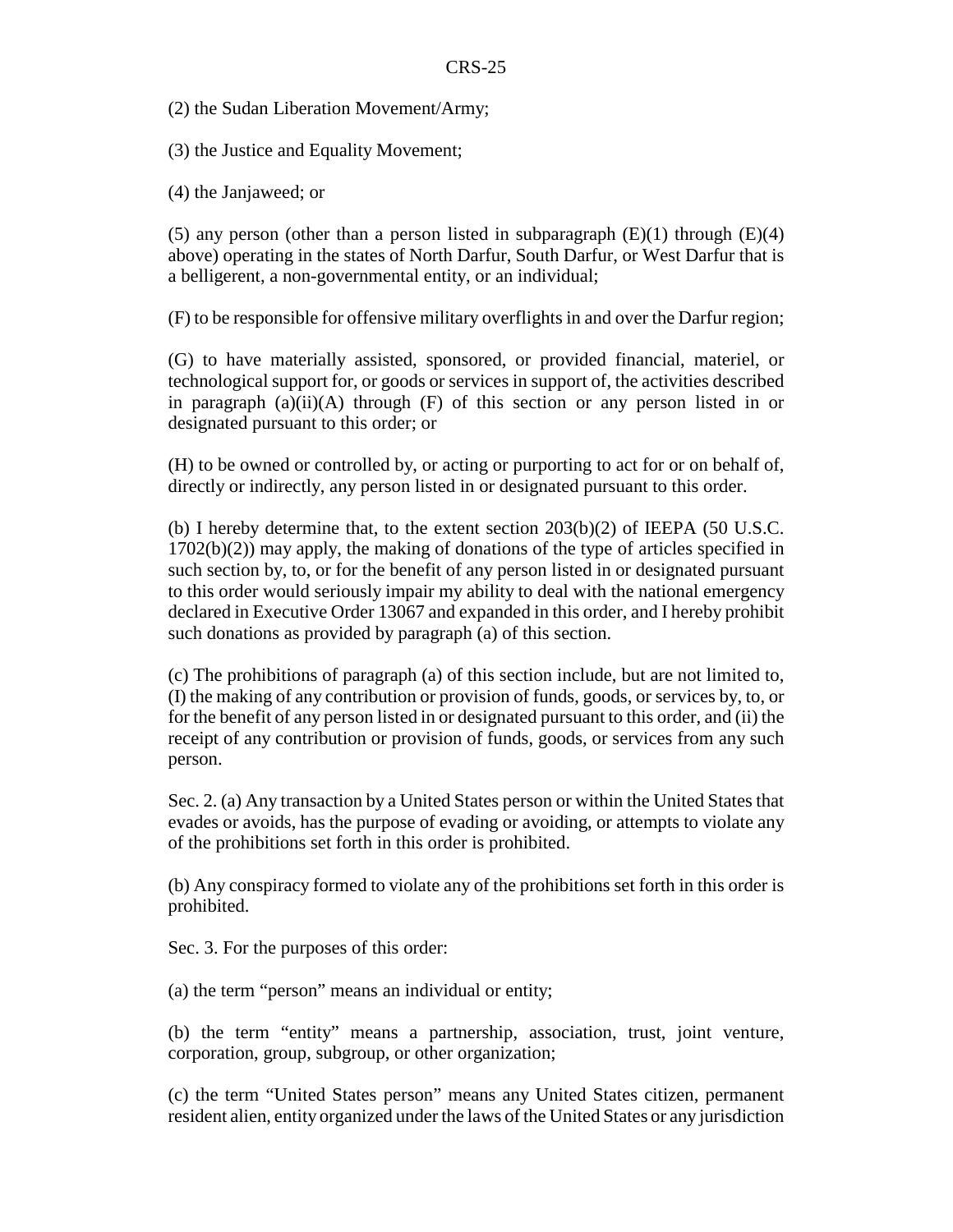within the United States (including foreign branches), or any person in the United States; and

(d) the term "arms or any related materiel" means arms or related materiel of all types, military aircraft, and equipment, but excludes:

(I) supplies and technical assistance, including training, intended solely for use in authorized monitoring, verification, or peace support operations, including such operations led by regional organizations;

(ii) supplies of non-lethal military equipment intended solely for humanitarian use, human rights monitoring use, or protective use, and related technical assistance, including training;

(iii) supplies of protective clothing, including flak jackets and military helmets, for use by United Nations personnel, representatives of the media, and humanitarian and development workers and associated personnel, for their personal use only;

(iv) assistance and supplies provided in support of implementation of the Comprehensive Peace Agreement signed January 9, 2005, by the government of Sudan and the People's Liberation Movement/Army; and

(v) other movements of military equipment and supplies into the Darfur region by the United States or that are permitted by a rule or decision of the Secretary of State, after consultation with the Secretary of the Treasury.

Sec. 4. For those persons listed in or designated pursuant to this order who might have a constitutional presence in the United States, I find that because of the ability to transfer funds or other assets instantaneously, prior notice to such persons of measures to be taken pursuant to this order would render these measures ineffectual. I therefore determine that, for these measures to be effective in addressing the national emergency declared in Executive Order 13067 and expanded by this order, there need be no prior notice of a listing or determination made pursuant to section 1 of this order.

Sec. 5. The Secretary of the Treasury, after consultation with the Secretary of State, is hereby authorized to take such actions, including the promulgation of rules and regulations, and to employ all powers granted to the President by IEEPA and UNPA as may be necessary to carry out the purposes of this order. The Secretary of the Treasury may delegate any of these functions to other officers and agencies of the United States Government, consistent with applicable law. All agencies of the United States Government are hereby directed to take all appropriate measures within their authority to carry out the provisions of this order and, where appropriate, to advise the Secretary of the Treasury in a timely manner of the measures taken. The Secretary of the Treasury shall ensure compliance with those provisions of section 401 of the NEA (50 U.S.C. 1641) applicable to the Department of the Treasury in relation to this order.

Sec. 6. The Secretary of the Treasury, after consultation with the Secretary of State, is hereby authorized to submit the recurring and final reports to the Congress on the